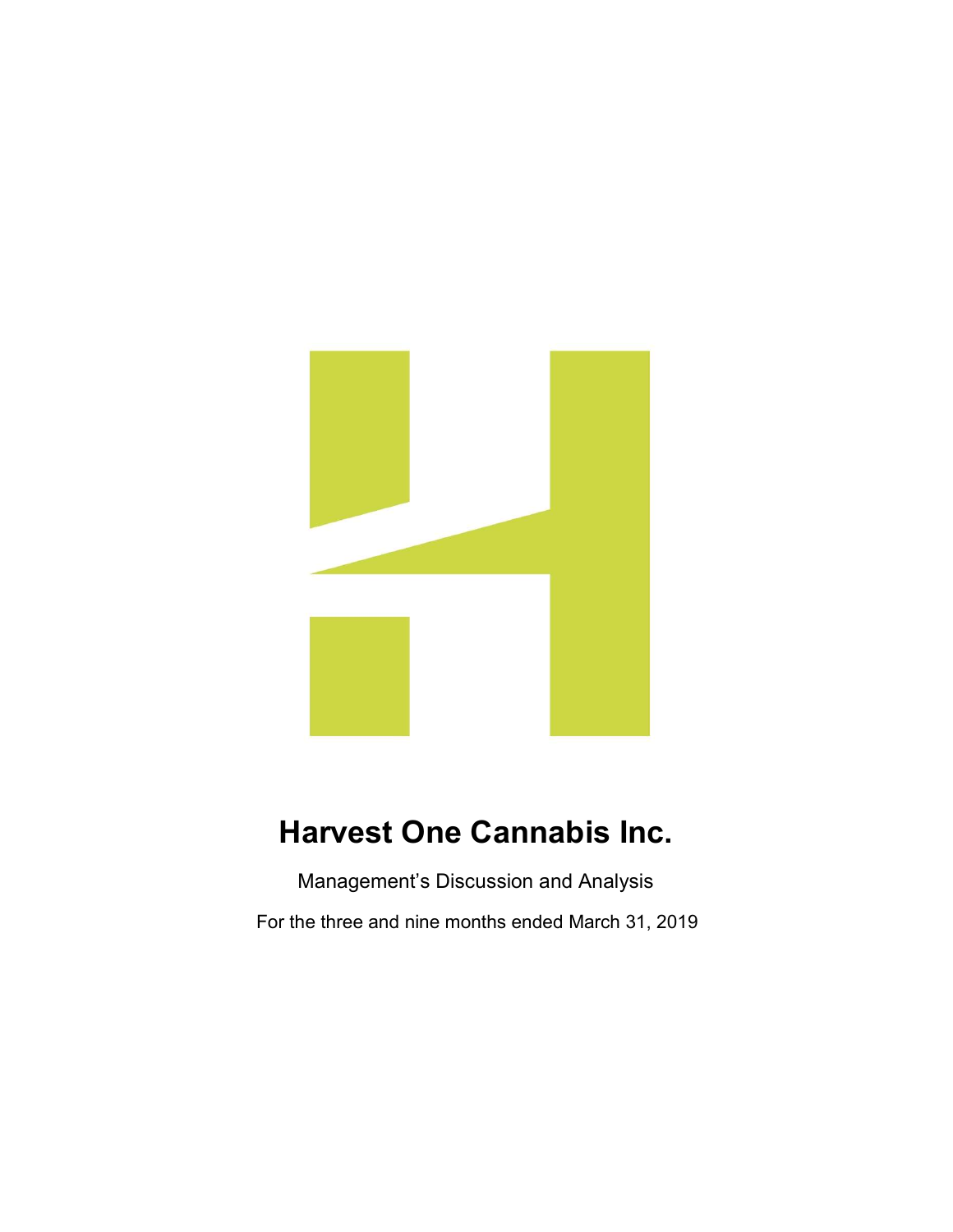## INTRODUCTION

This Management's Discussion and Analysis ("MD&A") should be read in conjunction with the unaudited condensed consolidated interim financial statements and related notes thereto of Harvest One Cannabis Inc. ("Harvest One" or "us" or "we" or "our" or the "Group" or the "Company") for the three and nine months ended March 31, 2019 and the audited annual consolidated financial statements for the year ended June 30, 2018, which have been prepared in accordance with International Financial Reporting Standards ("IFRS"). All amounts are expressed in Canadian dollars unless otherwise stated. This MD&A has been prepared as of May 30, 2019 and includes certain statements that may be deemed "forward-looking statements".

## FORWARD LOOKING STATEMENTS

Certain statements contained in this MD&A constitute forward-looking statements and forward-looking information (collectively, "Forward-Looking Statements") and the Company cautions investors about important factors that could cause the Company's actual results to differ materially from those expressed, implied or projected in any Forward-Looking Statements included in this MD&A. Any statements that express, or involve discussions as to, expectations, beliefs, plans, objectives, assumptions or future events or performance (often, but not always, through the use of words or phrases such as "will likely result", "are expected to", "expects", "will continue", "is anticipated", "anticipates", "may", "could", "believes", "estimates", "intends", "plans", "forecast", "projection" and "outlook") are not historical facts and may be Forward-Looking Statements that involve projections, estimates, assumptions, known and unknown risks and uncertainties which could cause actual results or outcomes to differ materially from those expressed in such Forward-Looking Statements or otherwise be materially inaccurate. No assurance can be given that these expectations or assumptions will prove to be correct and such Forward-Looking Statements included in this MD&A should not be unduly relied upon. These Forward-Looking Statements speak only as of management's beliefs and expectations as of the date of this MD&A and will be updated only as required by applicable securities laws. Accordingly, any such statements are qualified in their entirety by reference to the information discussed throughout this MD&A.

Certain of the Forward-Looking Statements and forward-looking information relating to the medical and recreational cannabis industry contained within this MD&A are based on third-party information from publicly available government sources, market research and industry analysis. While Harvest One is not aware of any misstatement regarding any industry or government data presented herein, Harvest One has not independently verified any such third party information.

The medical and recreational cannabis industry involves risks and uncertainties that may change based on various factors. The Company's Forward-Looking Statements are expressly qualified in their entirety by this cautionary statement. In particular, but without limiting the foregoing, disclosure in this MD&A under the heading "Business Overview" as well as statements regarding the Company's objectives, plans, goals, future operating results, economic performance and patient acquisition efforts may make reference to or involve Forward-Looking Statements. See the discussion under the heading "Risks and Uncertainties" for further details.

The Company cautions that the list and description of the Forward-Looking Statements, risks, assumptions and uncertainties set out above is not exhaustive.



#### BUSINESS OVERVIEW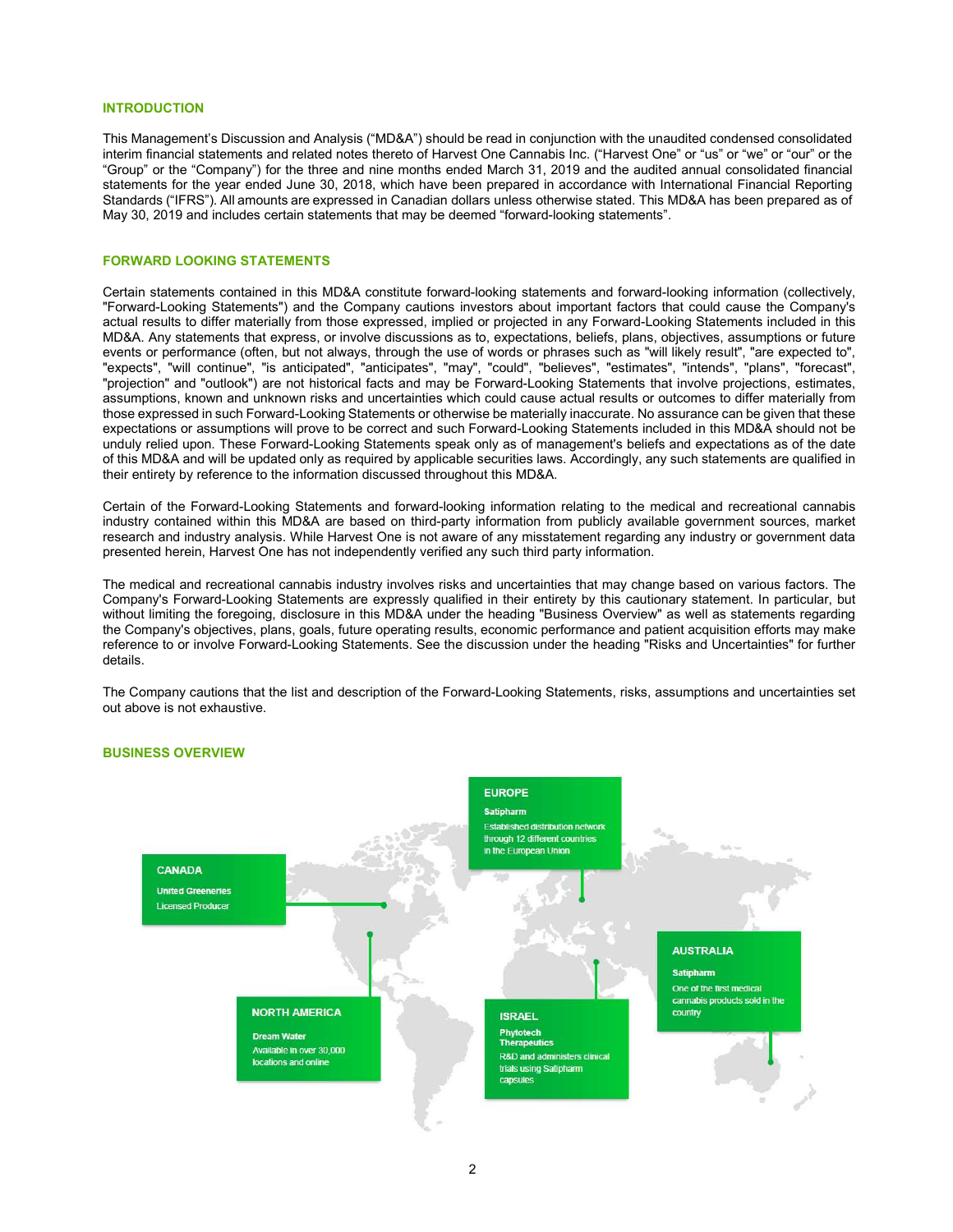Harvest One is a global cannabis company that develops and provides innovative health, wellness, and self-care products to consumers and patients in regulated markets around the world. The Company is based in British Columbia ("BC"), Canada and its common shares (the "Common Shares") are listed on the TSX Venture Exchange ("TSX-V") under the symbol "HVT" and on the OTCQX® Best Market operated by OTC Market Group ("OTCQX") under the symbol "HRVOF".

Harvest One is a global house of brands through its wholly-owned subsidiaries: United Greeneries Ltd. ("United Greeneries"), a Canadian Licensed Producer of cannabis; Satipharm Limited ("Satipharm") and PhytoTech Therapeutics Ltd. ("PhytoTech"), both under the Group's medical and nutraceutical arm; and Dream Water Global ("Dream Water"), the Group's consumer arm. The Company also has exposure to the retail vertical through its investment in Burb Cannabis Corp. ("Burb").

The Company's cultivation segment was enhanced with the recent 50.1% acquisition of Greenbelt Greenhouse Ltd. ("Greenbelt"). Furthermore, the Group's consumer arm will be enhanced upon the closing of the acquisition of Delivra Corp. ("Delivra"), a Canadian-based manufacturer of natural topical pain relief creams (the "Delivra Acquisition"). It is currently anticipated that the Delivra Acquisition will be completed in the second quarter of calendar 2019.



# **Cultivation**

United Greeneries is licensed to produce and sell cannabis under the Cannabis Act (the "Act") in the medical and adult-use markets. United Greeneries originally received its licence to cultivate medical cannabis under the Access to Cannabis for Medical Purposes Regulations ("ACMPR") on June 28, 2016, and on October 13, 2017 received an amendment to its licence to allow for the sale of medical cannabis products to the public. This licence has been migrated to a valid, equivalent license under the Act to allow for the sale of cannabis in the adult-use market in addition to medical cannabis products.

Greenbelt owns a 152,000 square foot greenhouse facility (the "Greenbelt Facility") which will primarily be dedicated to production that will support the Company's expanding cannabis-infused health, wellness, and self-care products. Greenbelt has an application pending with Health Canada for a standard cultivation licence and a standard processor licence under the Act.

## Medical and Nutraceutical

Satipharm is an international medical cannabis brand focused on oral delivery technologies, currently servicing the European and Australian markets, and expanding distribution into New Zealand and Asia where and when legal. Satipharm holds the exclusive global marketing and distribution rights to the Gelpell® Microgel technology for all cannabis related products.

PhytoTech develops cannabinoid-based drug products for a variety of clinical trials to service the medical market. PhytoTech was also responsible for administrating the successful clinical trials using Satipharm's proprietary Gelpell® capsules.

# Consumer

Dream Water focuses on sleep aids in a variety of formats and formulations and is available in 30,000 stores across the United States ("US") and Canada.

Upon completion of the Delivra Acquisition, Delivra will form part of the Company's consumer products segment through the manufacture and sale of a range of natural topical creams for joint and muscle pain, nerve pain, varicose veins, and wound healing under the LivRelief™ brand name.

## Retail

Burb is a BC-based cannabis retail and apparel brand that sells cannabis, accessories and fashion in its licensed brick and mortar stores as well as online at shopburb.com. Burb opened its flagship store in April 2019 in Port Coquitlam, BC.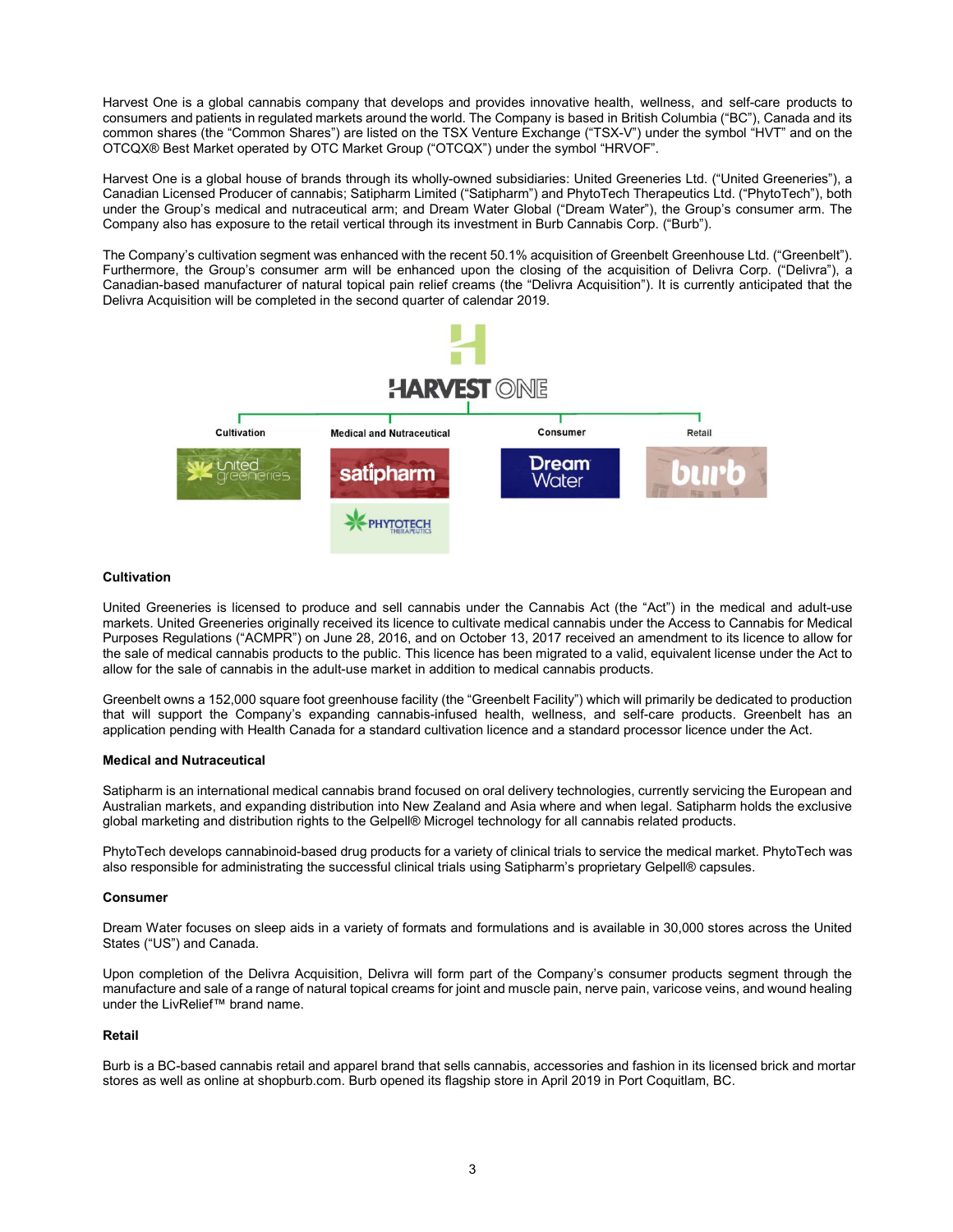Our Brands



United Greeneries' currently offers multiple SKUs through two consumer brands: (1) Royal HighTM, a premium cannabis brand featuring a full bud product, grown, harvested, and hand selected by our team of cannabis experts; and (2) Captain's Choice™, a unique milled and blended product crafted to give the best possible taste for value. Royal High™ and Captain's Choice™ is currently available for purchase through retail outlets across BC, with Royal High™ also being available to purchase through retail outlets across Saskatchewan, Manitoba and Ontario. The Company continues to focus on establishing its brand within the everexpanding adult-use cannabis market.

Satipharm's current products are CBD only products, sold as CBD Gelpell® microsphere capsules ("CBD capsules"). Satipharm's CBD capsules utilize cannabis extracts acquired from both Switzerland and Luxembourg based GMP-certified production facilities.

Dream Water currently has two distinct product lines: relaxation and beauty. Each of the lines is carefully designed to offer a different experience for the consumer based on their lifestyle. The Dream Water formula is flexible and can be formulated into a variety of delivery methods beyond liquids. Dream Water was recently NSF-certified for sport programs which allows the Company to sell products to professional sport teams and athletes who undertake drug testing.

|                                          | For the three months ended | March 31          | For the nine months ended<br><b>March 31</b> |                   |  |
|------------------------------------------|----------------------------|-------------------|----------------------------------------------|-------------------|--|
| <b>Select Financial Information</b>      | 2019                       | 2018<br>$S^{(1)}$ | 2019                                         | 2018<br>$S^{(1)}$ |  |
| Net revenue                              | 3,022,505                  | 33,003            | 8,443,578                                    | 212,287           |  |
| Gross profit                             | 207,320                    | 1,144,618         | 1,912,884                                    | 824,070           |  |
| <b>Expenses</b>                          | 5,308,354                  | 2,509,303         | 16,058,812                                   | 6,570,536         |  |
| Loss from operations                     | (5, 101, 034)              | (1,364,685)       | (14, 145, 928)                               | (5,746,466)       |  |
| Net loss                                 | (5, 130, 844)              | (2,424,609)       | (14, 257, 886)                               | (7,655,137)       |  |
| Net loss per share – basic and diluted   | (0.03)                     | (0.02)            | (0.08)                                       | (0.07)            |  |
| Weighted average number of Common Shares | 182,215,534                | 139,021,262       | 177,789,938                                  | 105,949,749       |  |
| Adjusted EBITDA <sup>(2)</sup>           | (3,302,276)                | (2, 171, 830)     | (9,681,268)                                  | (5,748,638)       |  |

# KEY FINANCIAL RESULTS

 $(1)$  Certain expenses for the three and nine months ended March 31, 2018 were reclassified as described in note 2(d) in the condensed consolidated interim financial statements.

(2) Defined as loss from operations before interest, taxes, depreciation and amortization adjusted for additional fair value items and other noncash items, which is a non-GAAP measure discussed in the "Adjusted EBITDA" section.

| <b>Select Statements of Financial Position Information</b> | March 31<br>2019 | June 30<br>2018 |
|------------------------------------------------------------|------------------|-----------------|
| Cash                                                       | 29,548,388       | 56,845,541      |
| <b>Biological assets</b>                                   | 1,014,838        | 904,017         |
| <b>Inventories</b>                                         | 6,301,524        | 4,743,966       |
| Other working capital                                      | (182, 104)       | (1,438,179)     |
| Non-current assets                                         | 69,011,601       | 43,856,387      |
| Equity                                                     | 105,512,915      | 104,911,732     |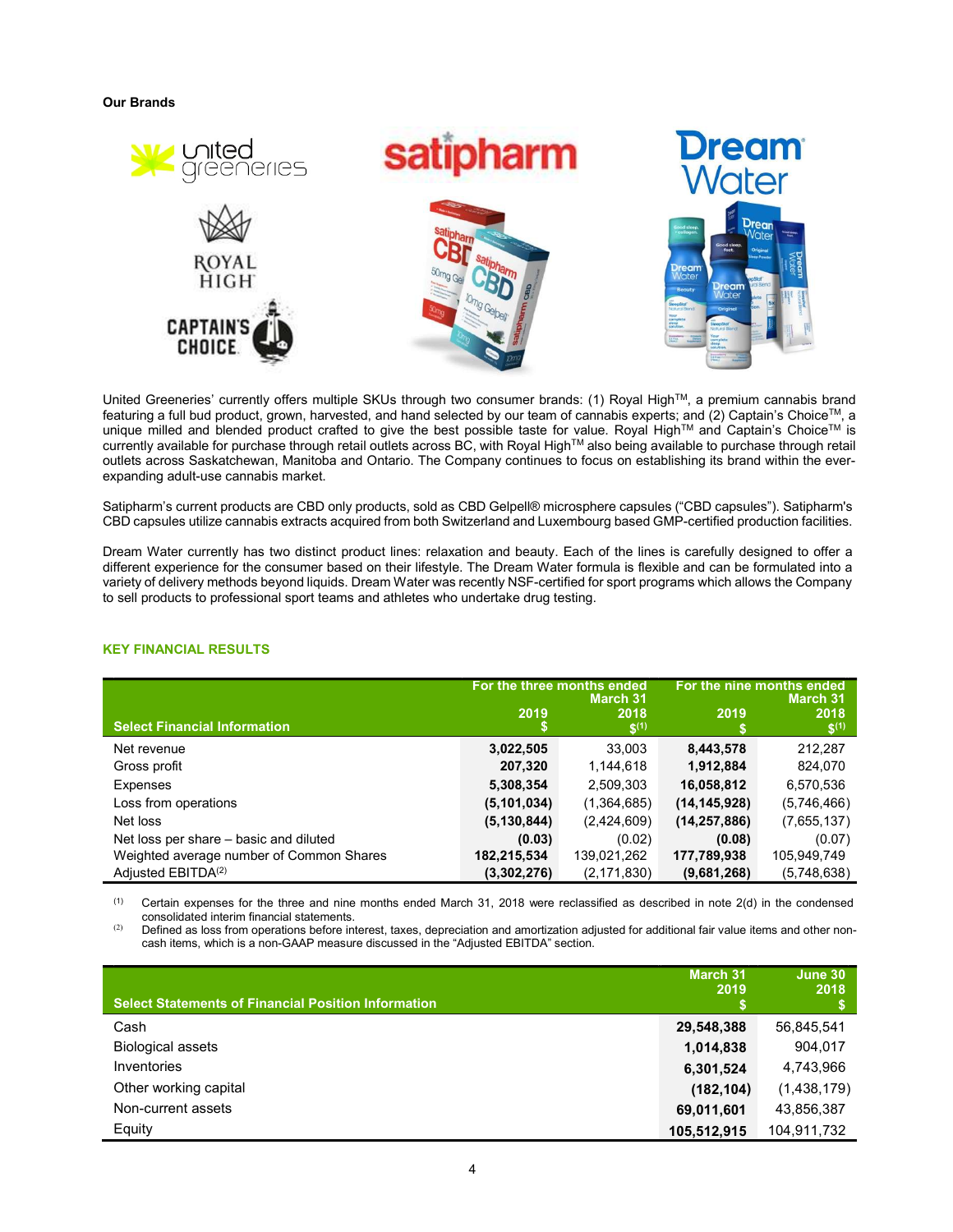## SIGNIFICANT AND RECENT DEVELOPMENTS

## Expanded Distribution

#### a) Shoppers Drug Mart Supply Agreement

In March 2019, the Company announced that United Greeneries entered into an agreement to become a medical cannabis supplier to Shoppers. Shoppers is Canada's largest retail pharmacy chain with a network of 1,300 locations. Under the terms of the agreement, United Greeneries will supply Shoppers with Satipharm branded medical cannabis products. Satipharm will be available in a continuum of products, each colour coded to indicate their place on the progression from the high THC of SatiWhiteTM to the high CBD of SatiPurpleTM. At launch, United Greeneries will produce and ship an Indica variety of SatiSilver<sup>™</sup> and a hybrid variety of SatiGreen<sup>™</sup>.



#### b) Health House Distribution Agreement

In March 2019, Satipharm entered into an agreement to become a supplier to the renowned medicinal cannabis wholesale and distribution business, Health House International Pty Ltd ("Health House"). Health House is one of the major wholesalers to Australian pharmacies for medical cannabis. Under the terms of the agreement, Satipharm will supply Health House with Satipharm CBD 50mg Gelpell® capsules, who will then distribute Satipharm's medical cannabis products to their existing network of pharmacies while also supporting healthcare professionals with Satipharm product information. The product will continue its availability in Australia, while expanding distribution to New Zealand and Asia where and when legal.

#### c) Walmart and Kroger Supply Agreement

In March 2019, Dream Water entered into supply agreements with major retailers Walmart US and Kroger to further increase the availability of its product across North America. In addition, Dream Water launched a new packaging design and new marketing programs for the 2019 calendar year. The focus will be providing an easy to understand value proposition and a dedication to education.

## Acquisitions

#### a) Pending Acquisition of Delivra

On March 3, 2019, the Company entered into a definitive Arrangement Agreement (the "Delivra Agreement") to acquire all of the issued and outstanding common shares of Delivra. Delivra shareholders will receive 0.595 of a Common Share of Harvest One for each Delivra common share. Based on the closing trading price of Harvest One's Common Shares on the TSX-V on March 1, 2019, the implied value equates to approximately \$0.39 per Delivra common share and represents a total equity consideration of approximately \$19 million.

Concurrently with the execution of the Delivra Agreement, (i) Harvest One provided Delivra with a loan in the amount of \$250,000, bearing interest at a rate of 6% per annum and having a one-year term, and (ii) Harvest One and Delivra have entered into a services agreement in the amount of \$250,000, pursuant to which Delivra will provide Harvest One with certain product formulations.

On May 28, 2019, Delivra announced shareholder approval of the Delivra Agreement. It is currently anticipated that, subject to receipt of all regulatory, court, and other approvals, the Delivra Acquisition will be completed in the second quarter of calendar 2019.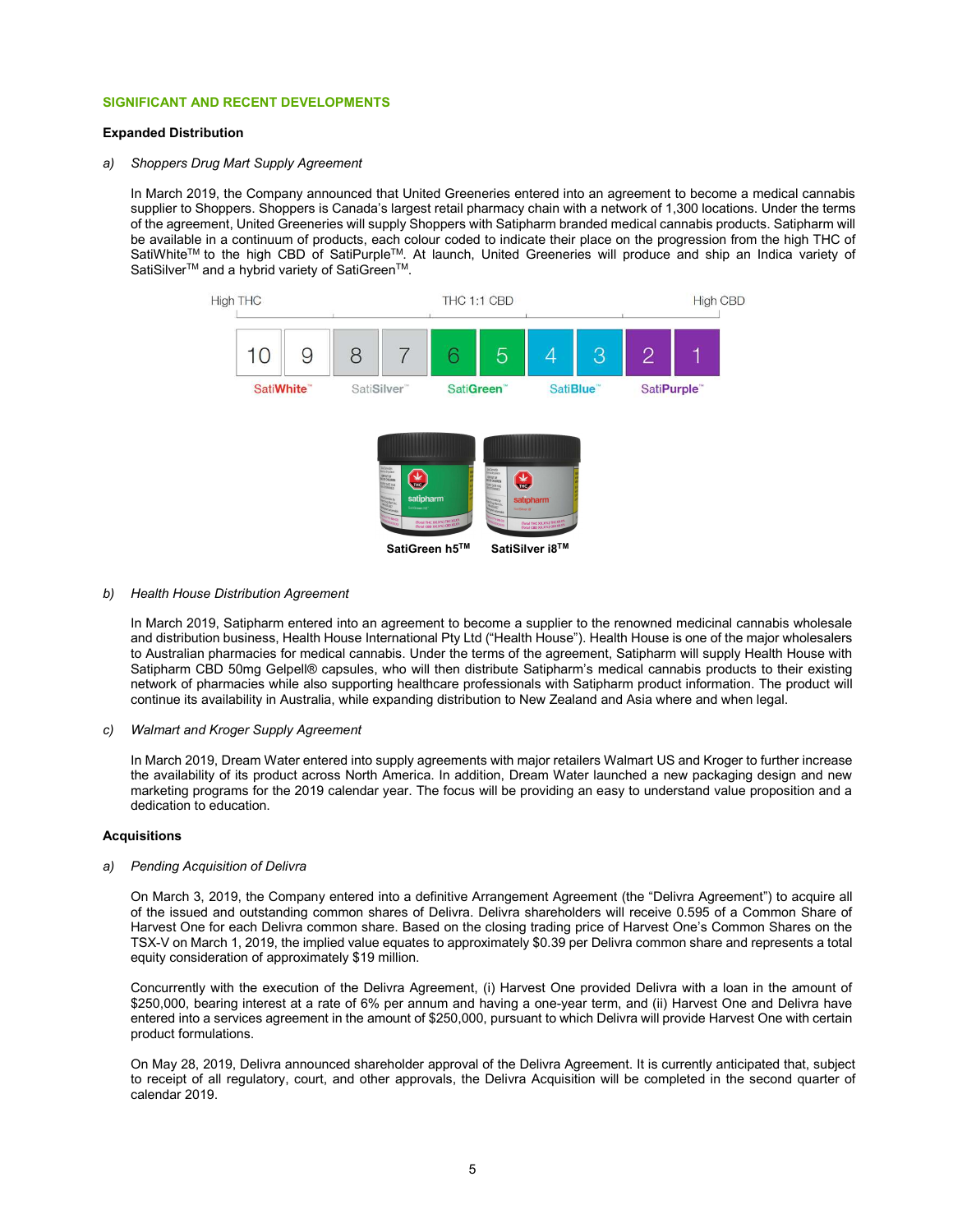## b) Acquisition of Greenbelt

On March 29, 2019 the Company acquired an initial 52% interest in Greenbelt for a total purchase price of \$6,595,520 (the "Greenbelt Acquisition"). The purchase price was comprised of \$3,250,000 in cash and 3,521,600 common shares using the closing price of the Company's Common Shares on March 29, 2019.

This strategic acquisition will supply Harvest One with high quality greenhouse grown cannabis from Greenbelt's 152,000 square foot facility which will primarily be dedicated to Harvest One's expanding cannabis-infused health, wellness, and selfcare products under the Dream Water and Satipharm brands, and expanding products resulting from the acquisition of Delivra, following the closing of that transaction. In addition to the greenhouse, the Greenbelt facility also has a 42,000 square foot packhouse with the anticipated use as a future extraction and processing facility. Greenbelt has an application pending with Health Canada for a standard cultivation license and a standard processor license under the regulators issued under the Act (the "Cannabis Regulations").

Contemporaneous with Harvest One's investment, Greenbelt raised an additional \$1,000,000 of equity from outside investors. The proceeds from Harvest One's investment (\$3,250,000) and from the outside investors (\$1,000,000) has been used to retire indebtedness in full owing to existing lenders to Greenbelt and to payout certain equipment leases, with the balance of proceeds being used for working capital purposes. After completion of the Greenbelt Acquisition, Harvest One held 52% of the outstanding shares of Greenbelt. Since the closing of the Greenbelt Acquisition, Harvest One's interest has been diluted to 50.1% by the planned issuance of additional equity by Greenbelt.

In addition to the foregoing, Harvest One entered into a loan facility agreement with Greenbelt dated March 29, 2019, pursuant to which Harvest One agreed to provide a secured bridge loan facility to Greenbelt of up to \$3,500,000 bearing interest of 4.5% per annum over a one-year term. Under the loan facility, Greenbelt may draw down funds for the purpose of completing the planned retrofit of Greenbelt's greenhouse facility.

In connection with the Greenbelt Acquisition, Harvest One's wholly-owned subsidiary, United Greeneries and Greenbelt have also entered into an offtake agreement dated March 29, 2019, pursuant to which United Greeneries will be entitled to purchase a minimum of 50% of the offtake from Greenbelt's harvest production following Greenbelt's licensing. The offtake agreement is perpetual in nature and provides United Greeneries with agreed minimum volumes at preferential pricing for the first five years of production and, thereafter, at the then current market rates.

## Product Development

a) Launch of Reformulated CBD Capsules

Satipharm recently finalised the formulation of a new Gelpell® capsule utilising a full spectrum extract of Cannabis sativa L to meet the amended requirements of the European Food Safety Authority ("EFSA"). In January 2019, Satipharm began the sale of 10 mg full spectrum CBD Gelpell® online.

## Listing Activity

a) OTCQX Listing

In January 2019, the Common Shares began trading on OTCQX under the symbol "HRVOF". The OTCQX is for established, investor-focused US and international companies. To qualify for the OTCQX market, companies must meet high financial standards, follow best practices for corporate governance, demonstrate compliance with US securities law, be current in disclosure, and have a professional third-party sponsor introduction.

# Facilities and Expansions

a) Duncan and Mission Road

Expansion is underway at the adjacent leased property on Mission Road and when completed it will triple the current output of the Duncan Facility to 3,500 kg annually. Initial expansion is set for 4 modules which adds an additional 2,000 square feet of cultivation area per unit and equates to an additional 600 kg per module annually. A further 13 acres is available for additional expansion.

b) Lucky Lake

The Company's 100% owned Lucky Lake Facility, located in Lucky Lake, Saskatchewan is a 65,000 square foot concrete agricultural facility sitting on 22 acres of land. Once licensed (expected in the third quarter of calendar 2019) and operational it will add an estimated 11,000 kg of production annually. Construction is expected to be complete in the third quarter of calendar 2019 with first harvest expected in the first quarter of calendar 2020. Ideally located in a historically large hemp growing region of Canada, the site offers further potential for outdoor cultivation.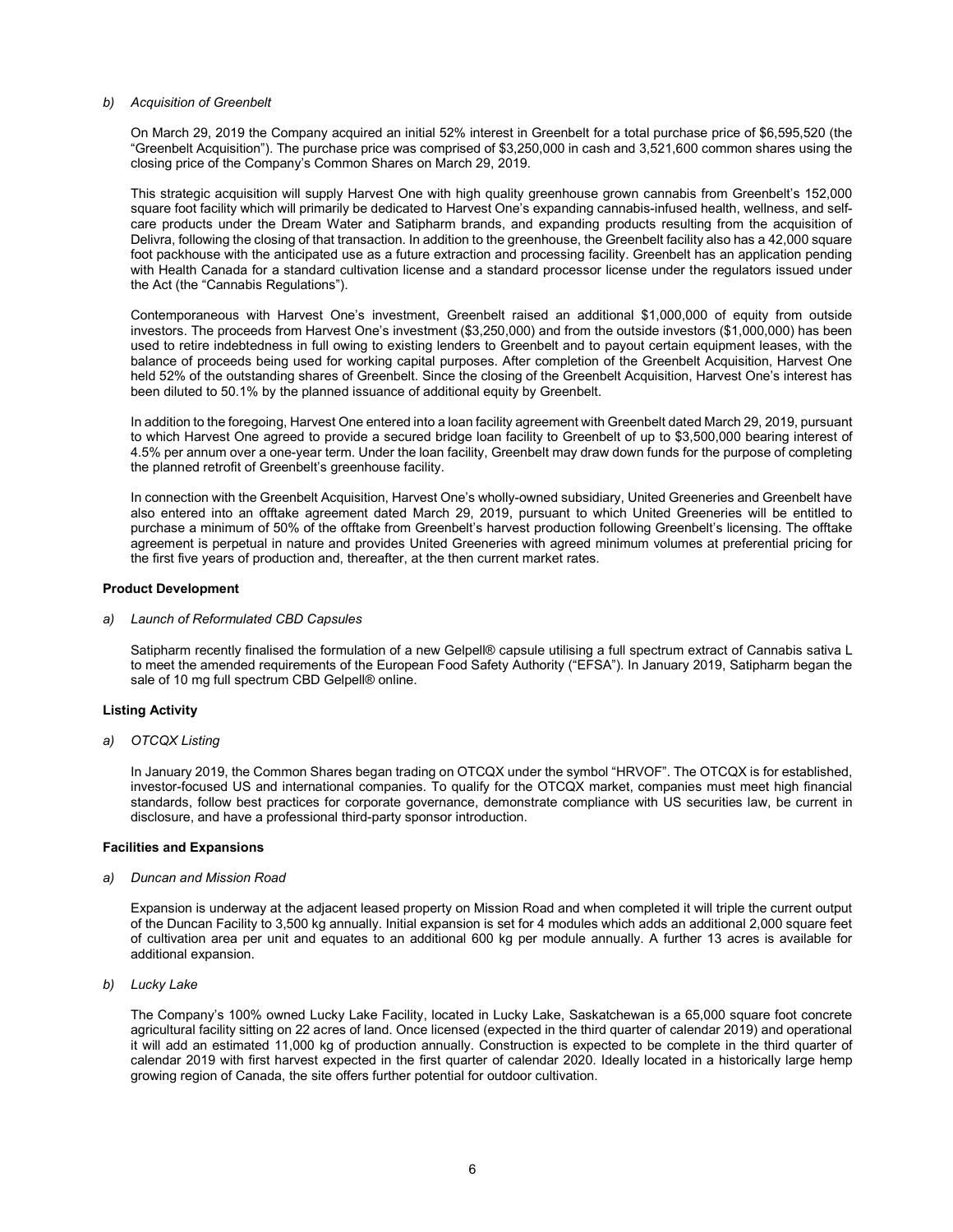## c) Greenbelt

Retrofit planning has begun at the Greenbelt facility. Retrofit plans include work on the 100,000 square foot grow facility and the 42,000 square foot main building which will house phase 1 of our extraction and processing capabilities. Greenbelt has an application pending with Health Canada for a standard cultivation licence and a standard processor licence under the Act.

# **OUTLOOK**

## **Cultivation**

United Greeneries continues to expand its indoor growing capacity to the previously announced 20,000 kg annually in order to satisfy provincial and private retailer demand for its premium-quality craft indoor grown flower. United Greeneries has earmarked 20,000 kg of premium flower as an optimal production capacity while maintaining the ability to add additional cultivation capacity if required. A significant component to achieving 20,000 kg capacity annually is the completion of: (1) the Lucky Lake Facility in the third quarter of calendar 2019 which adds an additional 11,000 kg of capacity; (2) the Mission Road Facility modular expansion which is anticipated to add 2,500 kg of capacity by the end of calendar 2019; and (3) offtake agreements for the remaining capacity. United Greeneries is in advanced discussions with several parties in Ontario to secure the balance of the 20,000 kg. United Greeneries also intends to develop artisanal products for the next phase of legalization such as edibles and cannabis extracts.

As a component of Harvest One's product development strategy, the Company will also conduct R&D to support the expansion of its product lines including potentially additional health and wellness products, beverages, vape pens, and nutraceuticals using cannabis oil derivative products. In addition, the acquisition of Greenbelt will allow the Company to add additional capacity for extraction purposes, as the 42,000 square foot headhouse will be an ideal location for future extraction and processing. The significance of these products is reflected in the more developed markets in the US where raw flower makes up less than half of the products sold.

## Medical and Nutraceutical

Satipharm launched its reformulated 10 mg full spectrum CBD Gelpell® capsules online in the UK and EU where regulations allow and will continue to ramp up sales online and through brick and mortar distribution. In fiscal 2020 and future years, Satipharm intends to expand its product offering and is currently developing new cannabis-based medical and nutraceutical products. Examples of potential new products are shown below:



#### Consumer

Dream Water continues to think forward with respect to international compliant formulas and line extensions in both the sleep-aids and CBD markets with focused lines of products with multiple delivery mechanisms for both categories. Dream Water has established a full cannabis-based product development program to include CBD in liquid suspension product lines for the Canadian recreational market, subject to applicable regulatory approvals. With the recent passage of the Farm Bill in the US, Dream Water is currently formulating a hemp-sourced CBD product to launch throughout its distribution chain in regulated markets in the US in fiscal 2020. Examples of potential new products are shown below:

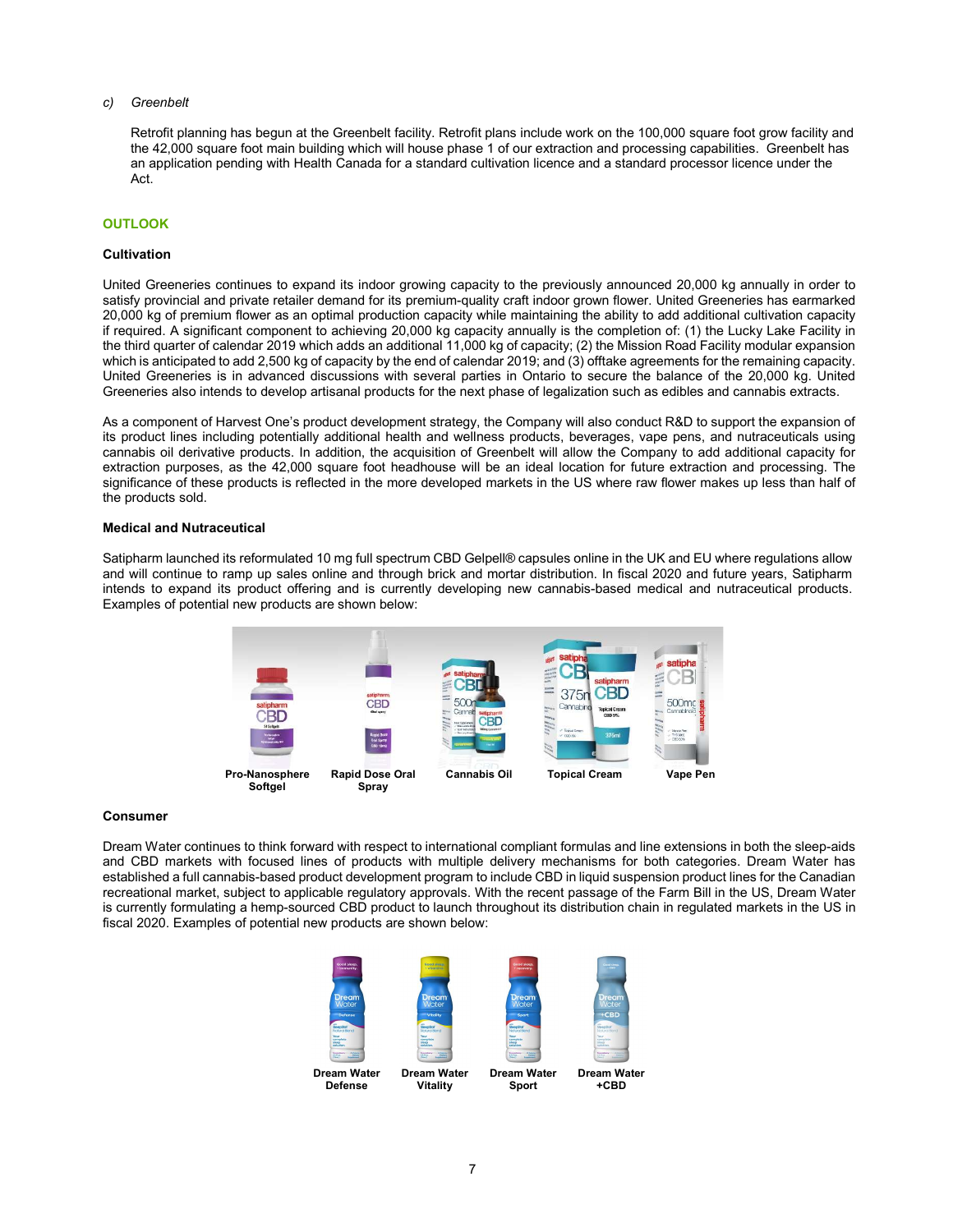The anticipated acquisition of Delivra will immediately add revenue to the Company though its existing distribution with major retailers across Canada. The Company intends to commence sales to US markets and formulations are underway to integrate CBD and THC formulations into existing product lines.



#### Pain Relief Creams Varicose Vein Cream Healing Cream

#### Retail

Following the opening of its flagship store in April 2019, Burb's second store is anticipated to open in August 2019 in Port Coquitlam. An additional eight stores are planned in BC by the end of the 2021 calendar year with subsequent expansion across Western Canada.

## FINANCIAL REVIEW

The Company operates in three reportable segments: Cultivation (United Greeneries), Medical and Nutraceutical (Satipharm and PhytoTech), and Consumer (Dream Water). The following is a break-down of the gross profit (loss) by segment for the three and nine months ended March 31, 2019:

|                                                           | For the three months ended March 31, 2019 |                                                        |                          |              | For the three months ended March 31, 2018 |                                                        |                 |              |
|-----------------------------------------------------------|-------------------------------------------|--------------------------------------------------------|--------------------------|--------------|-------------------------------------------|--------------------------------------------------------|-----------------|--------------|
|                                                           |                                           | <b>Medical and</b><br><b>Cultivation Nutraceutical</b> | <b>Consumer</b>          | <b>Total</b> |                                           | <b>Medical and</b><br><b>Cultivation Nutraceutical</b> | <b>Consumer</b> | <b>Total</b> |
| Net revenue                                               | 1,928,574                                 | 11,262                                                 | 1,082,669                | 3,022,505    | 951                                       | 32,052                                                 | -               | 33,003       |
| Cost of sales:                                            |                                           |                                                        |                          |              |                                           |                                                        |                 |              |
| <b>Production costs</b>                                   | 659,594                                   |                                                        | $\overline{\phantom{a}}$ | 659,594      | 669,678                                   | ۰                                                      | $-$             | 669,678      |
| Inventory expensed to cost<br>of sales                    | 672,482                                   | 49,296                                                 | 599,621                  | 1,321,399    | -                                         | 32,086                                                 |                 | 32,086       |
| Inventory write-down                                      | -                                         |                                                        |                          | -            | -                                         |                                                        |                 | -            |
| Gross profit (loss) before fair<br>value adjustment       | 596,498                                   | (38, 034)                                              | 483,048                  | 1,041,512    | (668, 727)                                | (34)                                                   |                 | (668, 761)   |
| Realized fair value amounts<br>included in inventory sold | 1,519,641                                 |                                                        | $\overline{\phantom{a}}$ | 1,519,641    |                                           |                                                        |                 |              |
| Unrealized change in fair value<br>of biological assets   | (685, 449)                                |                                                        | $\overline{\phantom{a}}$ | (685, 449)   | (1,813,379)                               | -                                                      |                 | (1,813,379)  |
| Gross profit (loss)                                       | (237, 694)                                | (38, 034)                                              | 483,048                  | 207,320      | 1,144,652                                 | (34)                                                   | -               | 1,144,618    |

|                                                           | For the nine months ended March 31, 2019 |           |                          |                | For the nine months ended March 31, 2018 |         |                          |              |
|-----------------------------------------------------------|------------------------------------------|-----------|--------------------------|----------------|------------------------------------------|---------|--------------------------|--------------|
|                                                           | <b>Medical and</b>                       |           |                          |                | <b>Medical and</b>                       |         |                          |              |
|                                                           | <b>Cultivation Nutraceutical</b>         |           | <b>Consumer</b>          | <b>Total</b>   | <b>Cultivation Nutraceutical</b>         |         | <b>Consumer</b>          | <b>Total</b> |
| Net revenue                                               | 4,575,775                                | 25,134    | 3,842,669                | 8,443,578      | 951                                      | 211.336 | $\overline{\phantom{0}}$ | 212,287      |
| Cost of sales:                                            |                                          |           |                          |                |                                          |         |                          |              |
| <b>Production costs</b>                                   | 2,101,119                                |           | $\overline{\phantom{a}}$ | 2,101,119      | 1.899.591                                | -       | $\overline{\phantom{0}}$ | 1,899,591    |
| Inventory expensed to cost<br>of sales                    | 866,787                                  | 53,300    | 2,753,924                | 3,674,011      | -                                        | 192,727 |                          | 192,727      |
| Inventory write-down                                      | $\overline{\phantom{0}}$                 |           |                          | $\blacksquare$ | 210,000                                  | -       | $\overline{\phantom{0}}$ | 210,000      |
| Gross profit (loss) before fair<br>value adjustment       | 1,607,869                                | (28, 166) | 1,088,745                | 2,668,448      | (2, 108, 640)                            | 18,609  | -                        | (2,090,031)  |
| Realized fair value amounts<br>included in inventory sold | 3,793,089                                |           | -                        | 3,793,089      |                                          |         |                          |              |
| Unrealized change in fair value<br>of biological assets   | (3,037,525)                              |           | -                        | (3,037,525)    | (2,914,101)                              | -       | $-$                      | (2,914,101)  |
| Gross profit (loss)                                       | 852,305                                  | (28, 166) | 1,088,745                | 1,912,884      | 805,461                                  | 18.609  | -                        | 824,070      |

## Net revenue

Revenue is comprised of sales of: (1) harvested cannabis to both the medical and adult-use markets in Canada; (2) CBD capsules in Europe and Australia; and (3) liquid sleep shots and sleep powder packets in Canada and the US. Net revenue is determined by deducting excise taxes that are included in gross revenue from cannabis sales in Canada and remitted to the provincial governments, effective October 17, 2018, when the Act went into effect.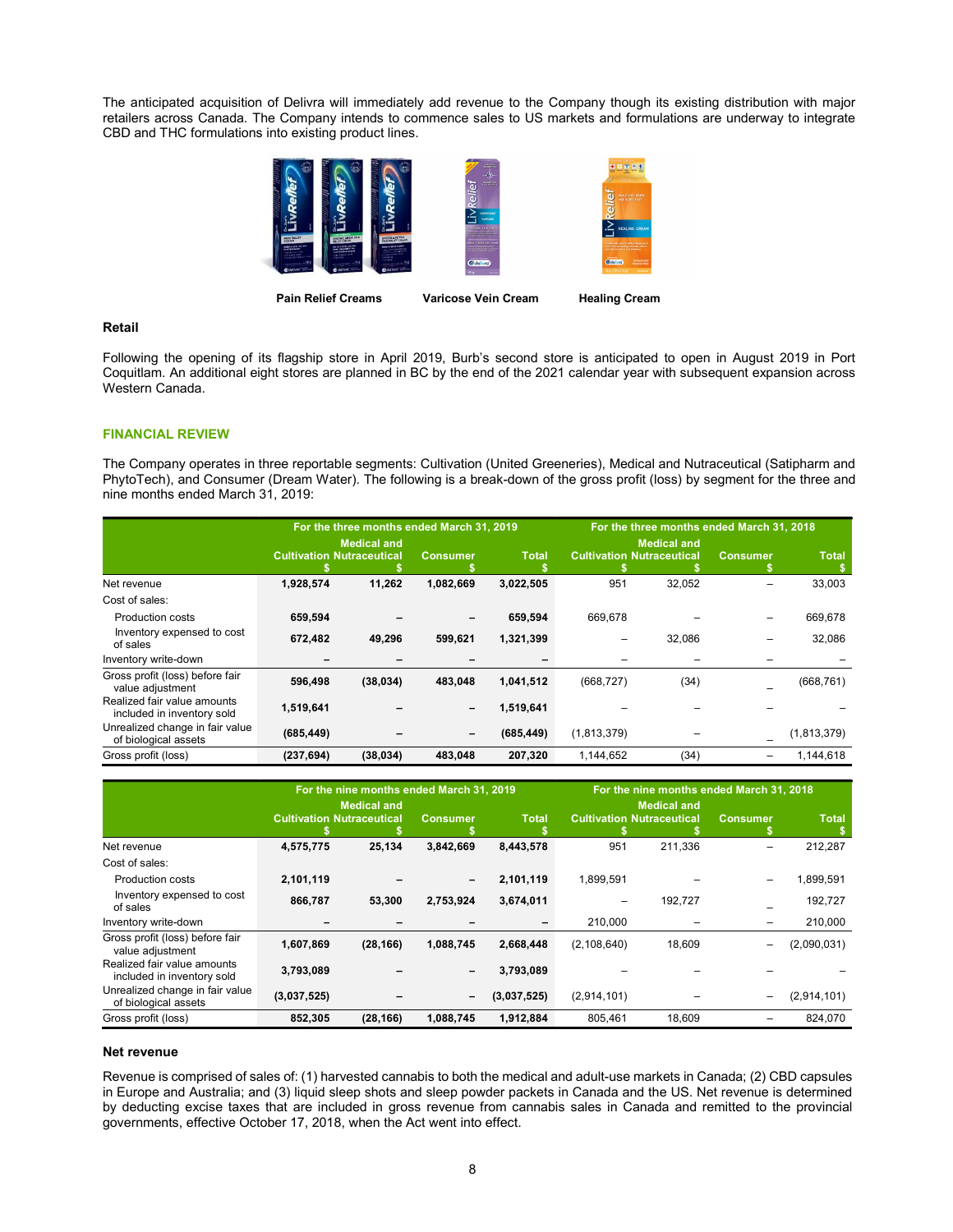For the three months ended March 31, 2019, net revenue increased to \$3,022,505, compared to \$33,003 in the same period in 2018. This 9,058% increase is due to adult-use and medical cannabis sales to the provinces of BC, Manitoba, and Ontario and retailers throughout Saskatchewan of \$1,928,574 net of excise taxes and Dream Water sales of \$1,082,669.

For the nine months ended March 31, 2019, net revenue increased to \$8,443,578, compared to \$212,287 in the same period in 2018. This 3,877% increase is due to adult-use and medical cannabis sales to the provinces and retailers noted above of \$3,901,301 net of excise taxes, bulk cannabis sales to other Licensed Producers of \$674,474 and Dream Water sales of \$3,842,669,

The total quantity of cannabis sold, excluding bulk cannabis sales to other Licensed Producers, during the three and nine months ended March 31, 2019 was 241 kg and 490 kg (2018 – nil kg and nil kg), respectively, at an overall average price of \$8.01 per gram and \$7.97 per gram. As noted, the increases in kilograms sold were due to the launch of the adult-use market in Canada.

## Cost of sales

Cost of sales is comprised of: (1) production costs; and (2) inventory expensed to cost of sales.

For the Cultivation segment, production costs represents the costs of growing cannabis plants including labour related costs, grow consumables, materials, utilities, facility costs, quality and testing costs, production related depreciation, and overheads. Inventory expensed to cost of sales represents packaging and other post-harvest costs.

For the Medical and Nutraceutical and Consumer segments, costs of sales relates to the deemed cost of inventory that is expensed when sold. The cost per unit is expected to decrease as economies of scale are achieved.

Cost of sales were \$1,980,993 and \$5,775,130 during the three and nine months ended March 31, 2019, comprised of production costs of \$659,594 and \$2,101,119, respectively, related to growing and harvesting cannabis plants. The remaining \$1,321,399 and \$3,674,011 for the three and nine months ended March 31, 2019, respectively, relate to: (1) packaging and shipping costs of cannabis products sold, (2) the cost of inventory for Dream Water liquid shots and sleep powder packets sold and (3) the cost of inventory for Satipharm CBD capsules sold.

Inventory expensed to cost of sales for the three and nine months ended March 31, 2019 contains a non-cash adjustment of approximately \$73,000 in the Cultivation segment for packaging materials that no longer meet labelling standards of cannabis products under current Cannabis Regulations. In addition, included in the Consumer segment under inventory expensed to cost of sales for the nine months ended March 31, 2019, is a non-cash adjustment of approximately \$468,000 related to the inventory acquired from the acquisition of Dream Water which was subsequently sold in the nine months ended March 31, 2019.

## Gross margin before fair value adjustments (non-GAAP measure)

The table below outlines gross profit (loss) and gross margin before fair value adjustments for the three and nine months ended March 31, 2019 and 2018.

|                                                           |           | For the three months ended<br>March 31 | For the nine months ended<br>March 31 |                                  |  |
|-----------------------------------------------------------|-----------|----------------------------------------|---------------------------------------|----------------------------------|--|
|                                                           | 2019      | 2018                                   | 2019                                  | 2018<br>$\mathbf{\hat{S}}^{(1)}$ |  |
| Net revenue                                               | 3,022,505 | 33.003                                 | 8,443,578                             | 212.287                          |  |
| Cost of sales                                             | 1,980,993 | 701.764                                | 5,775,130                             | 2,302,318                        |  |
| Gross profit (loss) before fair value adjustments         | 1,041,512 | (668, 761)                             | 2,668,448                             | (2,090,031)                      |  |
| Gross margin before fair value adjustments <sup>(1)</sup> | 34%       | $(2,026)\%$                            | 32%                                   | $(985)$ %                        |  |

(1) Gross margin before fair value adjustments is a non-GAAP measure, which is calculated by excluding non-cash fair value changes as required by IFRS. We believe that this measure provides more useful information to assess our performance operating results.

Gross margin before fair value adjustments for the three and nine months ended March 31, 2019 was 34% and 32%, respectively, compared to (2,026)% and (985)% in the same periods in 2018. The significant increase was due to an increase in revenue from cannabis sales in the adult-use cannabis market in Canada following legalization and Dream Water sales across North America, which was partially offset by an increase in cost of sales from the cost of inventory expensed when inventory is sold and production costs of growing cannabis plants.

## Fair value adjustments and gross profit (loss)

Included in gross profit (loss) are two fair value adjustments which are excluded from cost of sales: (1) realized fair value amounts included in inventory sold, which relate to the fair value less cost to sell estimate per gram of cannabis sold; and (2) unrealized change in fair value of biological assets, which relates to a non-cash gain recognized based on plant growth through the preharvest stages.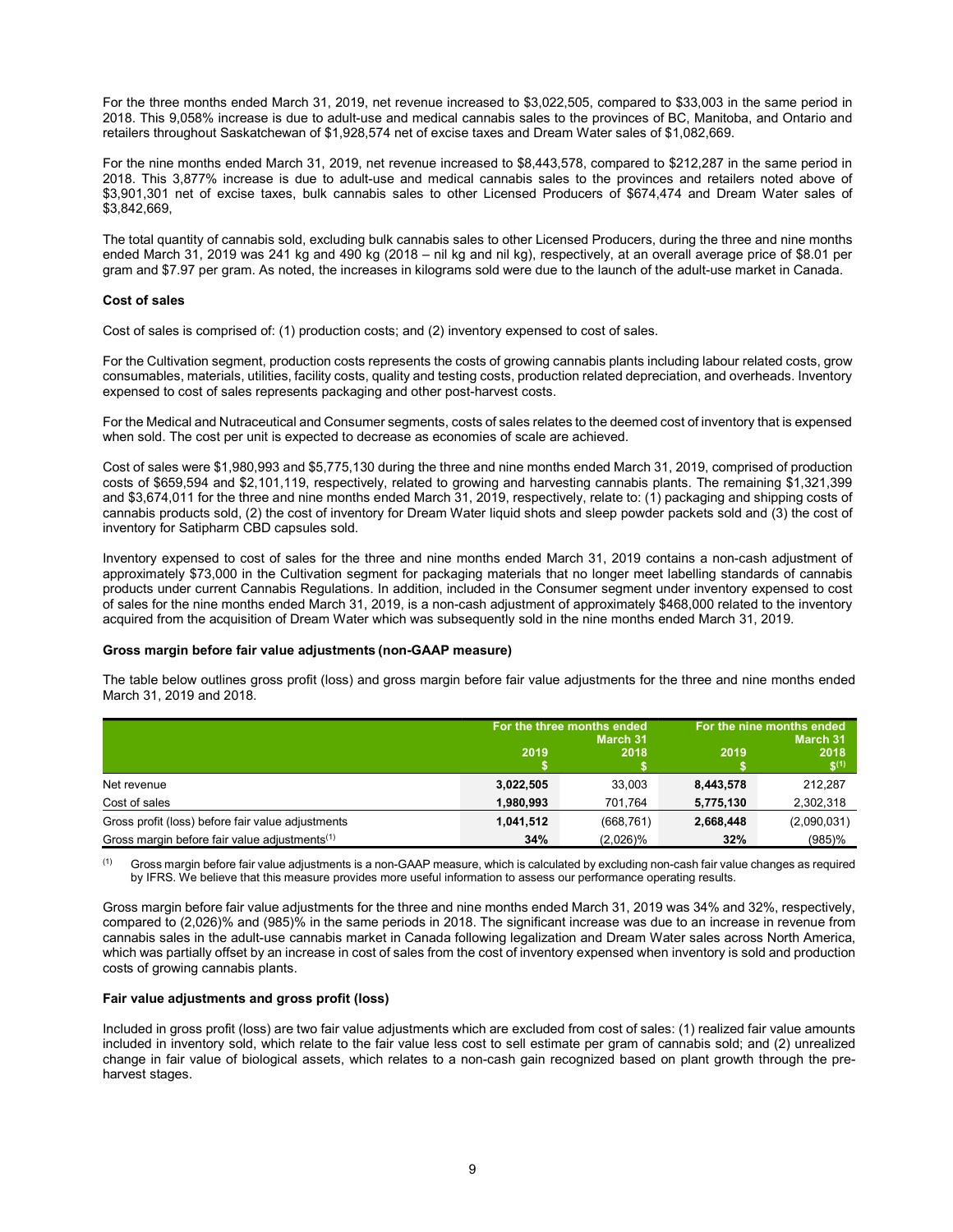Plants in pre-harvest stage are considered biological assets and are capitalized as inventory on the balance sheet at fair value less cost to sell at their point of harvest. Fair value estimates are based directly on the Company's selling prices for specific cannabis strains and estimated or expected selling prices to provincial crown corporations in a regulated domestic market. Costs to sell include post-harvest, trimming, fulfillment, and shipping costs.

At harvest, the biological assets are transferred to inventory at their fair value, which becomes the deemed cost for inventory. Inventory is later expensed to realized fair value amounts included in inventory sold when sold.

Gross profit (loss) decreased by \$937,298 and increased by \$1,088,814 during the three and nine months ended March 31, 2019, respectively, compared to the same periods in 2018. The changes were due to the factors noted above in revenue and cost of sales, as well as the unrealized change in fair value of biological assets and the realized fair value of amounts included in inventory sold discussed below.

Realized fair value amounts included in inventory sold increased by \$1,519,641 and \$3,793,089 for the three and nine months ended March 31, 2019, respectively, compared to the same periods in 2018. This amount comprises of the fair value less costs to sell between \$6.30 to \$6.45 per gram determined based on the assumptions discussed in note 6 of the condensed consolidated interim financial statements.

Unrealized change in fair value of biological assets decreased by \$1,127,930 and increased by \$123,424 for the three and nine months ended March 31, 2019, compared to the same periods in 2018, based on changes in the fair value less costs to sell assumptions, the number of harvests in process and the stage of plant growth through the pre-harvest stages.

## Expenses

|                                    |           | For the three months ended<br>March 31 | For the nine months ended<br>March 31 |                      |  |
|------------------------------------|-----------|----------------------------------------|---------------------------------------|----------------------|--|
|                                    | 2019      | 2018                                   | 2019                                  | 2018                 |  |
|                                    |           | $\mathfrak{S}^{(1)}$                   |                                       | $\mathfrak{S}^{(1)}$ |  |
| Acquisition costs                  | 223,171   |                                        | 299,812                               |                      |  |
| Brand development and marketing    | 745,100   | 84.067                                 | 1,679,530                             | 185,745              |  |
| Depreciation and amortization      | 83,671    | 42.736                                 | 269,119                               | 62,618               |  |
| General and administration         | 3,341,696 | 1,654,504                              | 8,947,386                             | 4,198,507            |  |
| Severance and reorganization costs | 153,874   |                                        | 1,346,033                             |                      |  |
| Share-based compensation           | 760,842   | 727.996                                | 3,170,127                             | 2,123,666            |  |
| Terminated projects                |           |                                        | 346,805                               |                      |  |
|                                    | 5,308,354 | 2,509,303                              | 16,058,812                            | 6,570,536            |  |

 $(1)$  Certain expenses for the three and nine months ended March 31, 2018 were reclassified as described in note 2(d) in the condensed consolidated interim financial statements.

Total expenses increased by \$2,799,051 and \$9,488,276 for the three and nine months ended March 31, 2019, respectively, compared to the same periods in 2018, primarily due to the continued ramp up of operations leading to an increase in headcount throughout the Company, the issuance of stock options, acquisition costs and an emphasis on creating brand awareness of the Company's cannabis, Satipharm and Dream Water products. The main fluctuations in expenses are as follows:

## Acquisition costs

Acquisition costs increased by \$223,171 and \$299,812 for the three and nine months ended March 31, 2019, respectively, compared to the same periods in 2018, primarily due to the acquisition of PhytoTech, Greenbelt and the anticipated acquisition of Delivra.

## Brand development and marketing

Brand development and marketing increased by \$661,003 and \$1,493,785 for the three and nine months ended March 31, 2019, respectively, compared to the same periods in 2018, primarily due to the Company continuing to create brand awareness of its cannabis, Satipharm, and Dream Water products. Satipharm relaunched European sales of its recently reformulated CBD capsules and Dream Water launched new packaging during the three months ended March 31, 2019.

#### Depreciation and amortization

Depreciation and amortization increased by \$40,935 and \$206,501 for the three and nine months ended March 31, 2019, respectively, compared to the same periods in 2018, primarily due to the increase in amortization of the Company's intangible assets from the acquisition of Dream Water.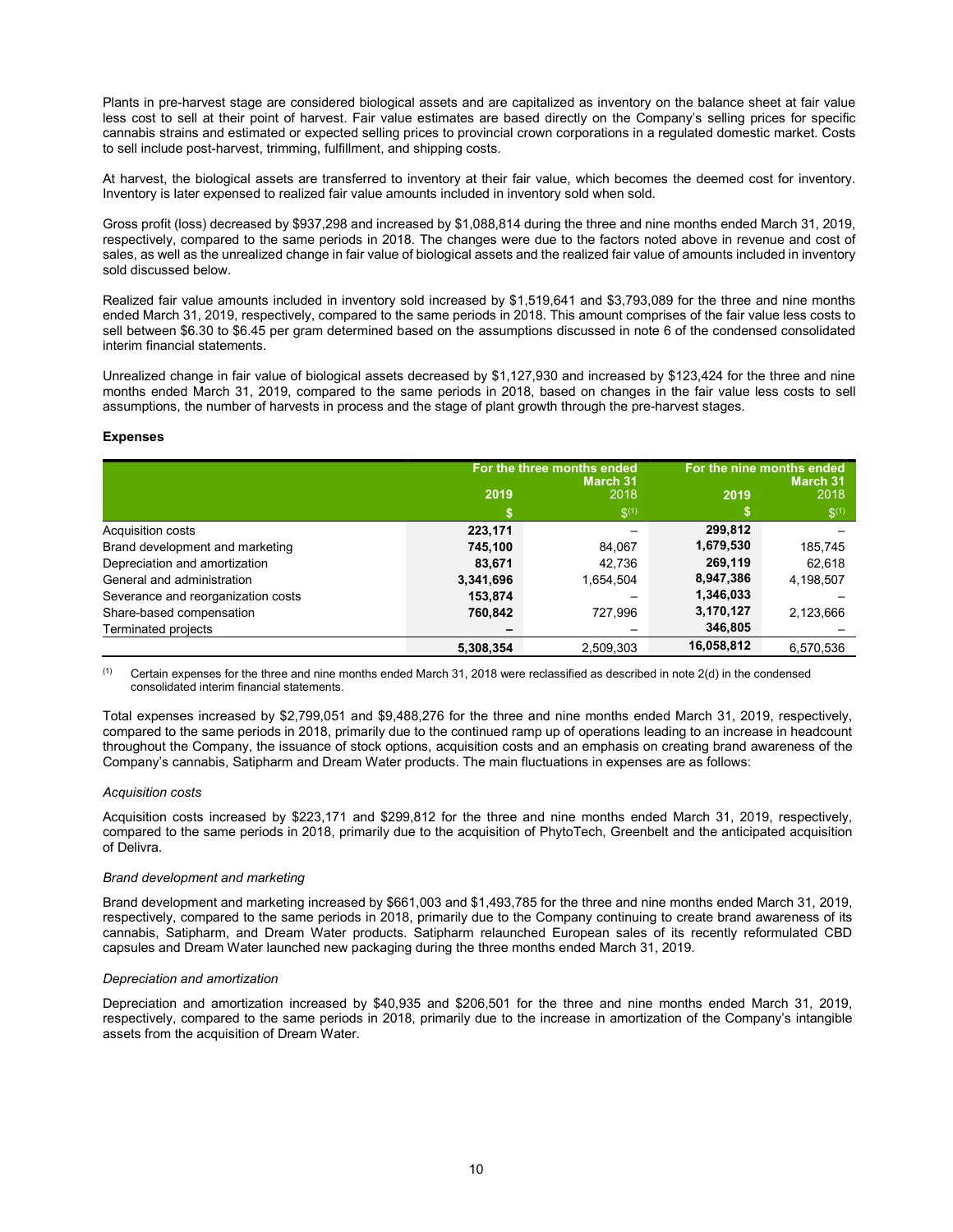#### General and administration

General and administration expenses increased by \$1,687,192 and \$4,748,879 for the three and nine months ended March 31, 2019, respectively, compared to the same periods in 2018, primarily due to the addition of members of the executive team and employees at the Vancouver head office, United Greeneries, Satipharm and Dream Water operations as well as increased professional and consulting services, insurance, rent, and investor relations activities as the Company continues to grow and expand.

#### Severance and reorganization costs

Severance and reorganization costs increased by \$153,874 and \$1,346,033 for the three and nine months ended March 31, 2019, respectively, compared to the same periods in 2018, due to a reorganization of the Senior Leadership team which resulted in severance payments of \$870,000 to the former CEO and former CFO of the Company. The remainder related to other senior management changes within the Company (See Description of Business and Recent Developments – Harvest One; Changes in Management and Directors).

#### Share-based compensation

Share-based compensation increased by \$32,846 and \$1,046,461 for the three and nine months ended March 31, 2019, respectively, compared to the same periods in 2018, as a result of the vesting of stock options issued throughout the 2018 calendar year. Additionally, the increase in share-based compensation expense included \$129,191 and \$562,346 for the three and nine months ended March 31, 2019, respectively, representing the fair value of the performance appreciation rights ("PAR") issued in July 2018.

## Terminated projects

Terminated projects increased by \$nil and \$346,805 for the three and nine months ended March 31, 2019, respectively, compared to the same periods in 2018, due to the write-off of capitalized costs in construction in progress and prepaid expenses and deposits related to: (1) the Company not proceeding with the Aldergrove site; and (2) the previously planned project on the vacant land adjacent to the Duncan Facility prior to the commencement of modular expansion on the land. (See Description of Business and Recent Developments – United Greeneries; Terminated Projects).

## Adjusted EBITDA (non-GAAP measure)

Adjusted EBITDA is a non-GAAP measure used by management that does not have any standardized meaning prescribed by IFRS and may not be comparable to similar measures presented by other companies. Management defines Adjusted EBITDA as loss from operations, as reported, before interest, taxes, depreciation and amortization and adjusted for removing the share-based compensation and the fair value effects of accounting for biological assets and inventories. Management believes Adjusted EBITDA is a useful financial metric to assess its operating performance on an adjusted basis as described above.

|                                                                       | For the three months ended |                                       | For the nine months ended |                                |
|-----------------------------------------------------------------------|----------------------------|---------------------------------------|---------------------------|--------------------------------|
|                                                                       | 2019<br>æ                  | <b>March 31</b><br>2018<br>$$^{(1)}$$ | 2019                      | March 31<br>2018<br>$$^{(1)}$$ |
| Loss from operations                                                  | (5, 101, 034)              | (1,364,685)                           | (14, 145, 928)            | (5,746,466)                    |
| IFRS fair value accounting related to biological assets and inventory |                            |                                       |                           |                                |
| Realized fair value amounts included in inventory sold                | 1,519,641                  |                                       | 3,793,089                 |                                |
| Unrealized change in fair value of biological assets                  | (685, 449)                 | (1,813,379)                           | (3,037,525)               | (2,914,101)                    |
|                                                                       | (4, 266, 842)              | (3, 178, 064)                         | (13, 390, 364)            | (8,660,567)                    |
| Depreciation and amortization (per statement of cash flows)           | 203,724                    | 278,238                               | 538.969                   | 788,263                        |
| Share-based compensation                                              | 760,842                    | 727,996                               | 3,170,127                 | 2,123,666                      |
|                                                                       | 964.566                    | 1,006,234                             | 3,709,096                 | 2,911,929                      |
| <b>Adjusted EBITDA</b>                                                | (3,302,276)                | (2, 171, 830)                         | (9,681,268)               | (5,748,638)                    |

 $(1)$  Certain expenses for the three and nine months ended March 31, 2018 were reclassified as described in note 2(d) in the condensed consolidated interim financial statements.

For the three and nine months ended March 31, 2019, Adjusted EBITDA decreased by \$1,130,446 and \$3,932,630, compared to the same period in 2018, primarily due to the increase in expenses, partially offset by the increase in net revenue as discussed above.

# LIQUIDITY AND CAPITAL RESOURCES

As at March 31, 2019, the Company had cash of \$29,548,388 and working capital of \$36,682,646 compared with cash of \$56,845,541 and working capital of \$61,055,345 at June 30, 2018. The decreases were mainly from cash used in operations of \$13,347,739 and cash used in investing activities of \$13,969,416.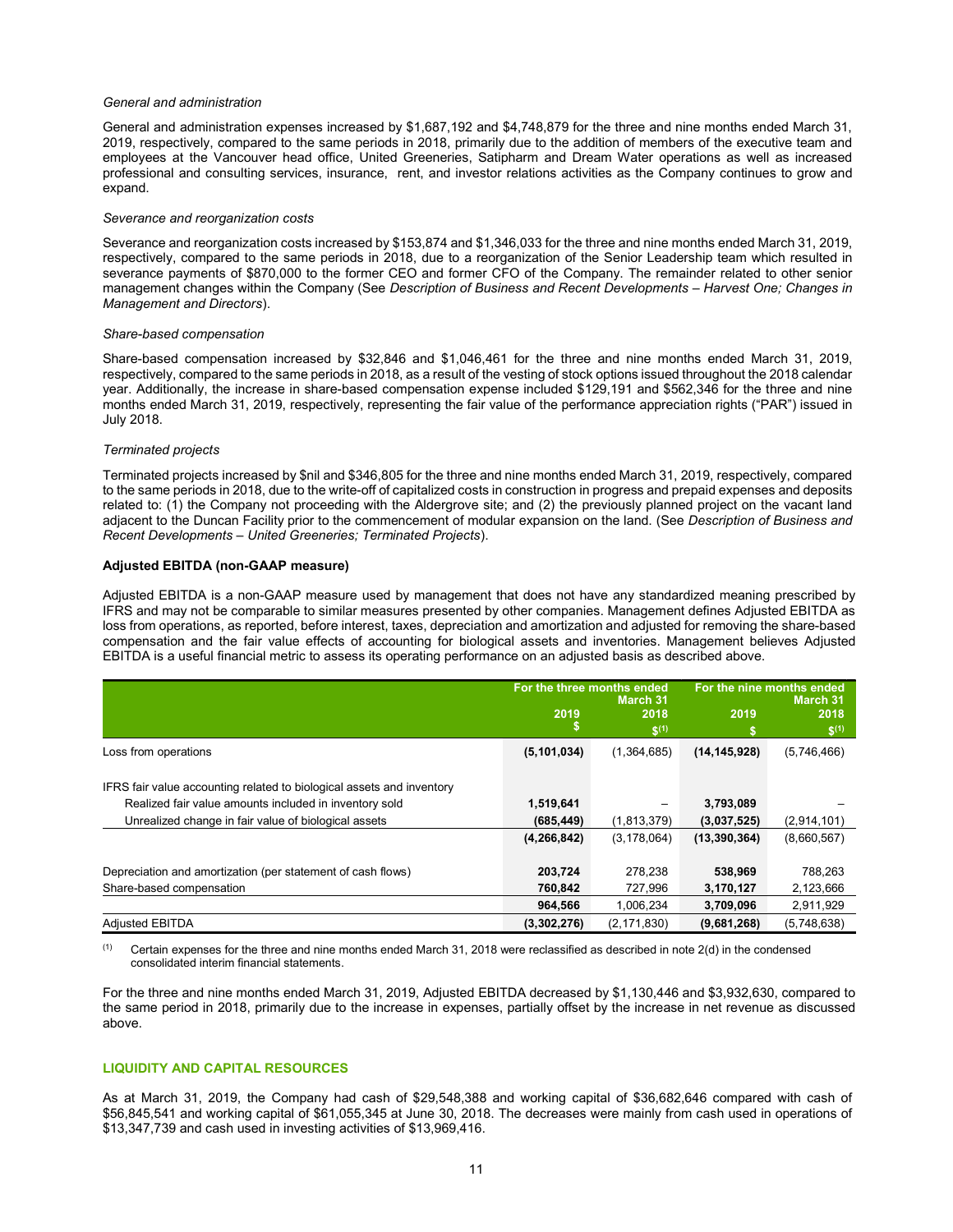Cash used in investing activities was \$7,222,550 and \$13,969,416 during the three and nine months ended March 31, 2019, respectively, compared with \$2,193,613 and \$2,826,340 in the same periods in 2018. The increase for the nine months ended March 31, 2019 was primarily related to \$5,845,887 in property, plant and equipment purchases for the continued construction of the Lucky Lake Facility and modular expansion at Mission Road, \$2,997,144 to acquire a majority interest in Greenbelt, \$1,791,221 to invest in Burb, and \$972,371 to acquire PhytoTech.

The nature of the Company's current business is the cultivation and sale of cannabis, the production and sale of CBD capsules, and the production and sale of sleep aid consumer packaged goods. However, future inflows of cash are dependent on actions by management achieving profitable operations and raising additional capital. Management believes, should it be necessary, it will be able to raise equity capital as required in the long-term, but recognizes the risks attached thereto. Historically the capital requirements of the Company have been met by equity and debt subscriptions. Although the Company has been successful in the past in obtaining financing, there can be no assurance that it will be able to obtain adequate financing in the future or that the terms of such financing may be favourable. If the Company is unable to achieve profitable operations or raise any additional funds it may require, it could have a material adverse effect on its financial condition.

# SUMMARY OF QUARTERLY RESULTS

| Quarter ended      | <b>Revenue</b> | <b>Gross</b><br>profit (loss)<br>$S^{(1)}$ | <b>Net loss</b> | <b>Basic and</b><br>diluted loss<br>per share |
|--------------------|----------------|--------------------------------------------|-----------------|-----------------------------------------------|
| March 31, 2019     | 3,188,895      | 207,320                                    | (5, 130, 844)   | (0.03)                                        |
| December 31, 2018  | 3,984,034      | 1,127,467                                  | (3,331,568)     | (0.02)                                        |
| September 30, 2018 | 1,679,291      | 578,097                                    | (5,795,474)     | (0.03)                                        |
| June 30, 2018      | 513,688        | 44,780                                     | (4,951,596)     | (0.03)                                        |
| March 31, 2018     | 33,003         | 1,144,618                                  | (2,424,609)     | (0.02)                                        |
| December 31, 2017  | 4,740          | (259,412)                                  | (3,342,347)     | (0.04)                                        |
| September 30, 2017 | 174,544        | (6, 168)                                   | (1,888,181)     | (0.02)                                        |
| June 30, 2017      | 63,316         | 246,221                                    | (5.509.837)     | (0.10)                                        |

 $(1)$  Certain expenses for the three and nine months ended March 31, 2018 were reclassified as described in note 2(d) in the condensed consolidated interim financial statements.

Revenue for the third quarter of fiscal 2019 decreased compared to the second quarter of fiscal 2019 due to the timing of orders in Dream Water and the stockpiling of cannabis inventory as part of the Company's product development strategy to expand its product lines using cannabis oil derivative products. Net loss for the third quarter of fiscal 2019 increased compared to the second quarter of fiscal 2019 due to increased expenditures for brand development and marketing, acquisition costs and severance and reorganization costs.

Revenue for the second quarter of fiscal 2019 increased compared to the first quarter of fiscal 2019 due to the legalization and sale of adult-use cannabis, as well as Dream Water sales, which were partially offset by an increase in cost of sales. Net loss for the second quarter of fiscal 2019 decreased compared to the first quarter of fiscal 2019 due to lower severance and reorganization costs and share-based compensation expenses.

# SHARE CAPITAL

The Company has an unlimited number of Common Shares authorized and the following securities outstanding:

|                                      | March 31<br>2019 | As at the date of<br>this MD&A |
|--------------------------------------|------------------|--------------------------------|
| Common stock                         | 185,619,747      | 185,819,851                    |
| RTO warrants                         | 3,226,468        | 3,226,368                      |
| Brokers' warrants                    | 800,036          | 600,032                        |
| Secondary warrants                   | 500,000          | 600.002                        |
| Convertible debentures warrants      | 5,901,282        | 5,901,282                      |
| Units Offering warrants              | 22,115,385       | 22,115,385                     |
| Brokers' compensation units warrants | 663.461          | 663,461                        |
| Dream Water warrants                 | 517.000          | 517.000                        |
| Stock options                        | 14,975,000       | 17,390,000                     |
| Performance appreciation rights      | 2,500,000        | 2,500,000                      |

# OFF BALANCE SHEET ARRANGEMENTS

The Company does not have any off-balance sheet arrangements.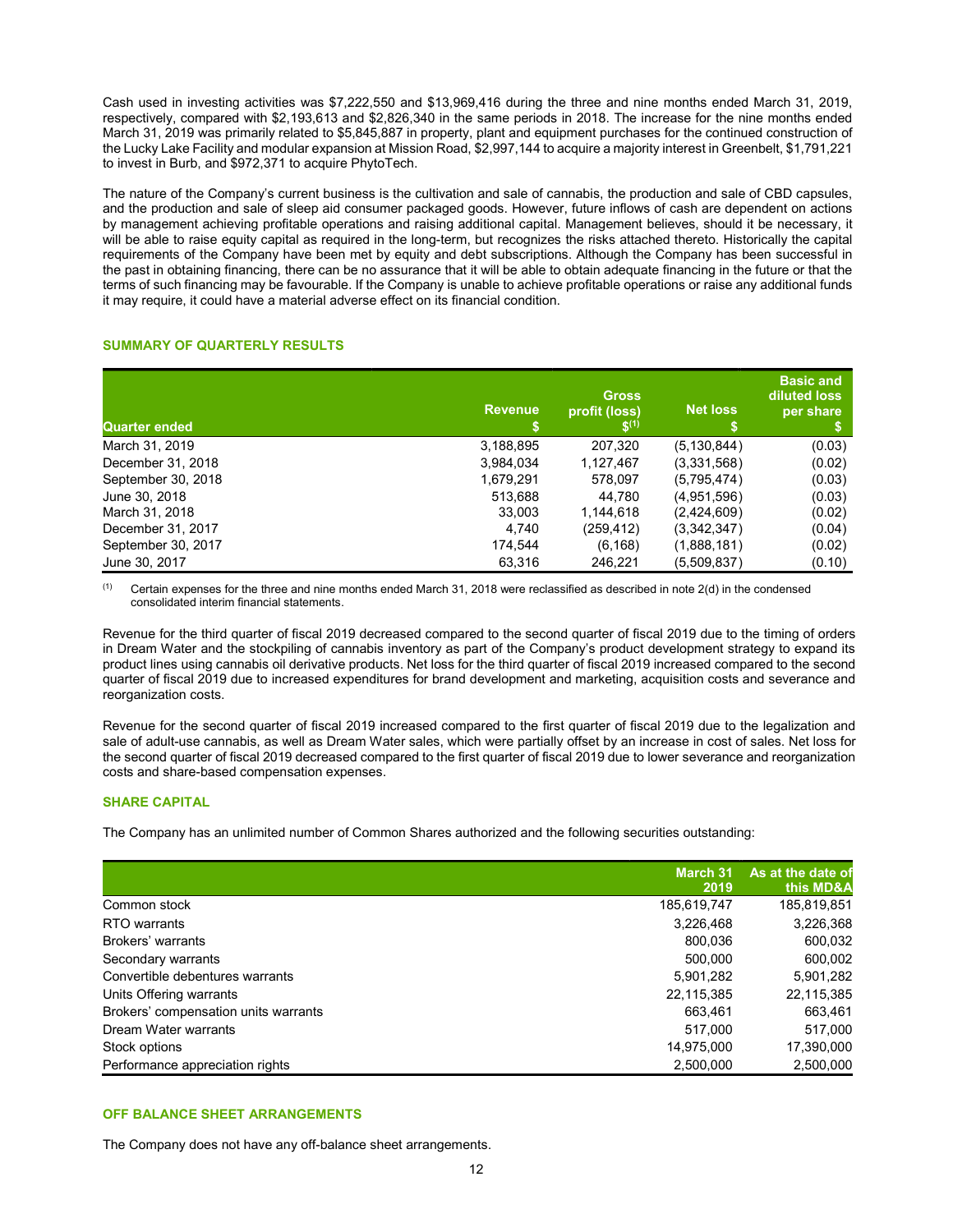# TRANSACTIONS WITH RELATED PARTIES

The following expenses were paid to key management personnel of the Company:

|                          |           | For the three months ended<br><b>March 31</b> | For the nine months ended<br>March 31 |           |  |
|--------------------------|-----------|-----------------------------------------------|---------------------------------------|-----------|--|
|                          | 2019      | 2018                                          | 2019                                  | 2018      |  |
| Salaries and benefits    | 348,750   | 273,673                                       | 1,166,899                             | 626,773   |  |
| Severance costs          | 120,000   |                                               | 947,050                               |           |  |
| Consulting fees          |           | 69,562                                        |                                       | 208,688   |  |
| Directors' fees          | 33,000    | 36,000                                        | 91.207                                | 108.000   |  |
| Share-based compensation | 650,770   | 458,293                                       | 2,788,392                             | 1,462,005 |  |
| Total                    | 1,152,520 | 837,528                                       | 4,993,548                             | 2,405,466 |  |

#### a) Payments to related parties

As at March 31, 2019, there was \$33,000 directors' fees owing (June 30, 2018 – \$27,000) included in accounts payable and accrued liabilities.

During the three and nine months ended March 31, 2019, the Company paid \$nil and \$22,025 (March 31, 2018 – \$9,751 and \$34,285) in legal fees to a law firm owned by a director of the Company.

#### b) Severance payments

The Company paid \$750,000 to the former CEO and \$120,000 to the former CFO of the Company in accordance with the terms of their mutual separation agreements, which is included in severance and reorganization costs for the nine months ended March 31, 2019.

## c) Payments to MMJ Group Holdings Limited ("MMJ")

During the nine months ended March 31, 2019, the Company acquired all of the outstanding shares of PhytoTech from MMJ for a total consideration of \$4,580,478, which was measured at the exchange value being the amounts agreed to by the parties.

# COMMITMENTS AND CONTRACTUAL OBLIGATIONS

The Company and its subsidiaries enter into contractual agreements from time to time relating to on-going business activities. As at March 31, 2019, the Company has the following total commitments:

|                              | <b>Less than</b> | <b>Between</b> | Over    |              |
|------------------------------|------------------|----------------|---------|--------------|
|                              | 1 year           | 2 to 5 years   | 5 years | <b>Total</b> |
|                              |                  |                |         |              |
| Operating lease commitments  | 305.858          | 1,369,578      | 532.569 | 2,208,005    |
| Finance lease commitments    | 112.471          | 184.238        | –       | 296,709      |
| Purchase commitments         |                  | 2,285,690      |         | 2,285,690    |
| Extract services commitments | 452.571          | 716.571        |         | 1,169,142    |
| Capital commitments          | 2,000,750        |                |         | 2,000,750    |
|                              | 2,871,650        | 4,556,077      | 532.569 | 7,960,296    |

## a) Operating lease commitments

On August 29, 2018, the Company entered into a six-year lease agreement for office space in Vancouver, BC. Commencing on October 1, 2019, the Company will pay monthly rent at a rate of \$23,333. Subsequent to March 31, 2019, the August 29, 2018 lease was terminated and the Company entered into a new five-year lease agreement for office space in Vancouver, BC. Commencing on May 1, 2019, the Company will pay monthly rent at a rate of \$20,967.

The Company entered into two lease agreements for the Company's Dream Water operations on September 12, 2018 and February 22, 2019, respectively: (1) a three-year lease agreement in Miami, Florida with monthly rent at a rate of US\$3,500 (\$4,775) commencing on October 1, 2018 and (2) a two-year lease agreement in Toronto, Ontario with a monthly rent at a rate of \$2,800 commencing on April 1, 2019.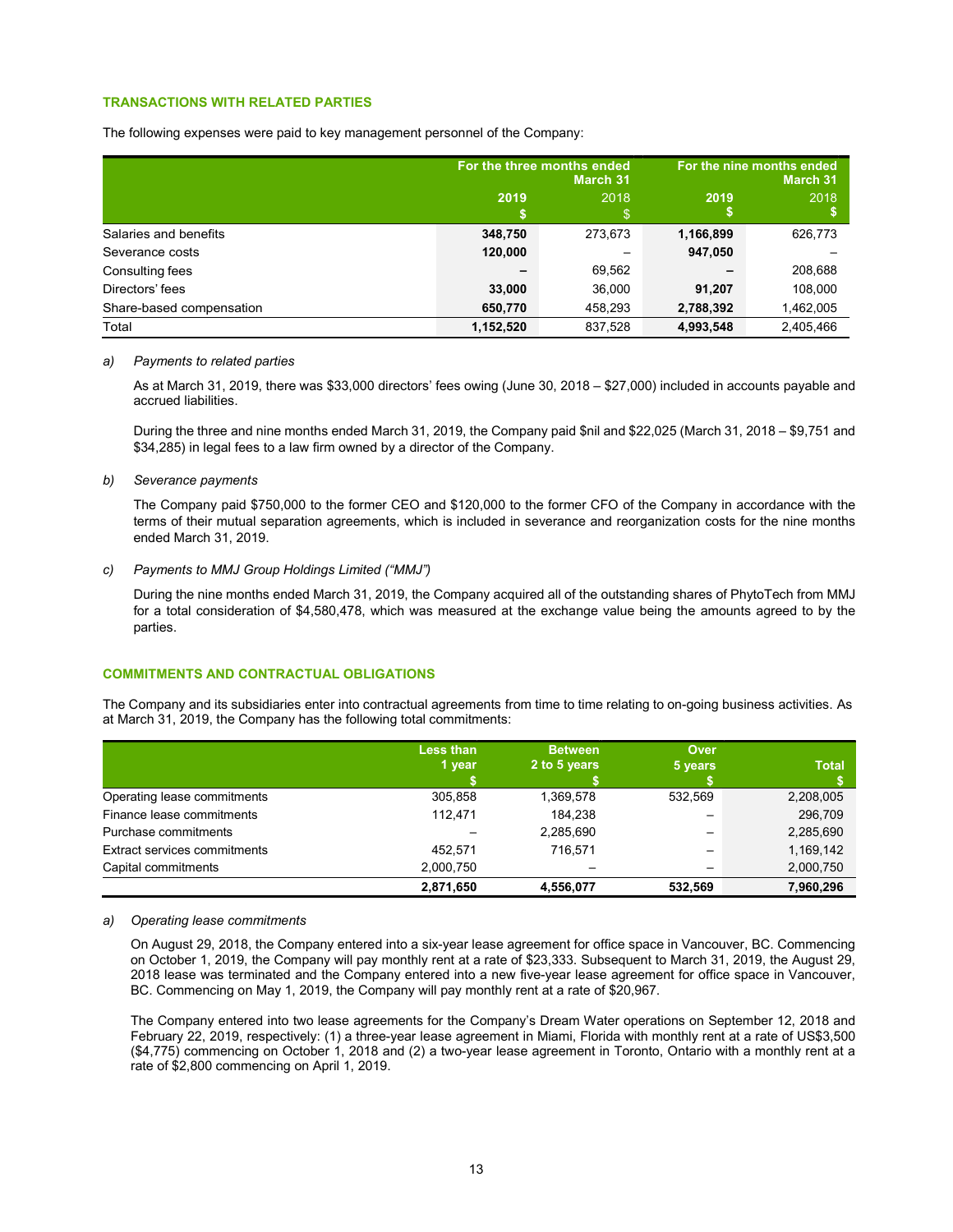## b) Finance lease commitments

On March 29, 2019, the Company acquired a 52% ownership interest in Greenbelt. In connection with this acquisition, the Company assumed two existing finance equipment leases with remaining terms of approximately 2.5 years.

#### c) Purchase commitments

On May 31, 2017, the Company entered into a five-year agreement with Gelpell AG for the exclusive marketing, distribution and sale of the Gelpell® capsules worldwide. As part of this agreement, the Company has annual minimum purchase commitments.

### d) Extraction services commitments

On November 11, 2018, the Company entered into a multi-year Extraction Services Agreement with Valens GroWorks Corp ("Valens") for cannabis extraction and value-added services. As part of this agreement, the Company will ship to or purchase from Valens bulk quantities of dried cannabis over an initial three-year term. Valens will process the cannabis on a fee-forservice basis into bulk resin or other cannabis oil derivative products.

#### e) Capital commitments

On October 17, 2018, the Company entered into an agreement to purchase four custom designed modular buildings to be placed on the land adjacent to the Duncan facility. The modular buildings are expected to be completed during the 2019 calendar year and are expected to increase the annual production capacity of harvested cannabis. In addition, capital commitments include amounts committed for the construction of the Lucky Lake facility.

## FINANCIAL INSTRUMENTS AND OTHER INSTRUMENTS

The Company thoroughly examines the various financial instruments and risks to which it is exposed and assesses the impact and likelihood of those risks. These risks include foreign exchange risk, credit risk, interest rate risk, and liquidity risk . Where material, these risks are reviewed and monitored by the Board of Directors.

The Board of Directors has overall responsibility for the determination of the Company's risk management objectives and policies. The overall objective of the Board is to set policies that seek to reduce risk as far as possible without unduly affecting the Company's competitiveness and flexibility.

## Foreign exchange risk

Foreign exchange risk is the risk that the fair value of future cash flows will fluctuate as a result of changes in foreign exchange rates. As at March 31, 2019, the Company is exposed to foreign currency risk through its bank accounts denominated in Swiss Francs ("CHF"), Euros ("Euros"), Israeli Shekel ("ILS") and US Dollars ("USD"). A 10% appreciation (depreciation) of the CHF, Euro, ILS or USD against the CAD, with all other variables held constant, would result in an immaterial change in the Company's loss and comprehensive loss.

## Credit risk

Credit risk is the risk of financial loss to the Company if a customer or counterparty to a financial instrument fails to meet its contractual obligations and arises principally from the Company's trade accounts receivable. The Company's cash and accounts receivable are exposed to credit risk. The risk for cash is mitigated by holding these instruments with highly rated financial institutions. The Company provides credit to its customers in the normal course of business and has mitigated this risk by managing and monitoring the underlying business relationships. Collection terms on average, are between 30 to 60 days. As at March 31, 2019, the Company is not exposed to any significant credit risk.

#### Interest rate risk

Interest rate risk is the risk that the fair value or future cash flows of a financial instrument will fluctuate because of changes in market interest rates. Included in net loss is interest income on Canadian dollar cash. As at March 31, 2019, the Company is not exposed to any significant interest rate risk.

# Liquidity risk

Liquidity risk is the risk that the Company will encounter difficulty in meeting obligations associated with financial liabilities. The Company manages liquidity risk by maintaining sufficient cash balances to enable settlement of transactions on the due date. Accounts payable and accrued liabilities have maturities of 30 days or less or are due on demand and are subject to normal trade terms. The Company has working capital of \$36,802,785 which is comprised of the difference between the Company's current assets and current liabilities. The Company addresses its liquidity through debt or equity financing obtained through the sale of convertible debentures and Common Shares. While the Company has been successful in securing financings in the past, there is no assurance that it will be able to do so in the future.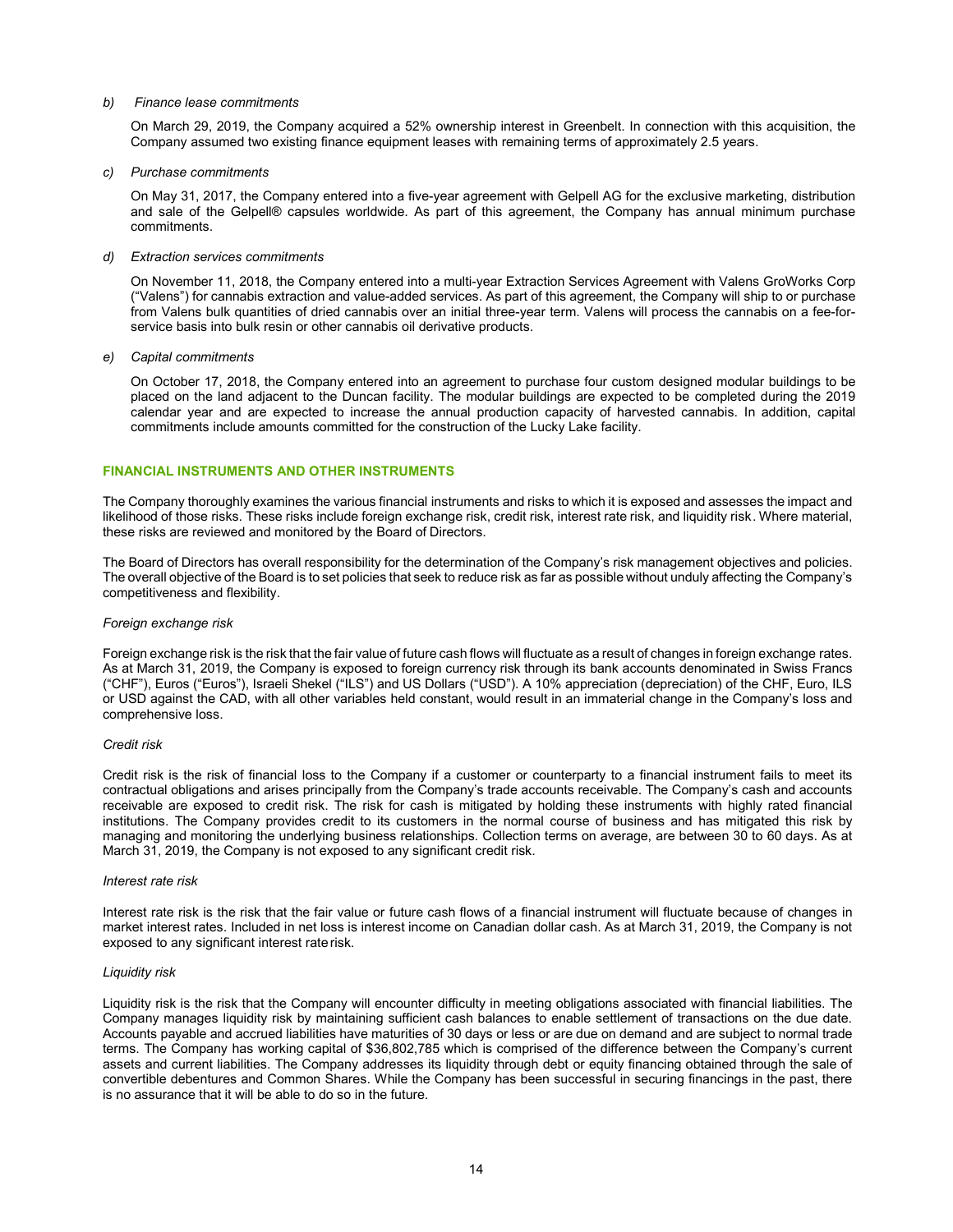#### Fair value hierarchy

Financial instruments measured at fair value are classified into one of three levels in the fair value hierarchy according to the relative reliability of the inputs used to estimate the fair values. The three levels of the fair value hierarchy are:

- 
- Level 1 Unadjusted quoted prices in active markets for identical assets or liabilities;<br>Level 2 Inputs other than quoted prices that are observable for the asset or liability either directly or indirectly; and<br>Level 3
- 

During the period ended March 31, 2019, there were no transfers of amounts between fair value levels. Cash is classified as Level 1 financial instruments.

Accounts receivable, short-term investments and accounts payable and accrued liabilities are carried at cost which approximates fair value due to the relatively short maturity of those instruments. Warrants in associate are measured at fair value at the end of each reporting period with changes in fair value being recognized in net loss in the period.

## NON-GAAP MEASURES

Adjusted EBITDA is the loss from operations, as reported, before interest, taxes, depreciation and amortization and adjusted for removing the share-based compensation and the fair value effects of accounting for biological assets and inventories. Gross margin before fair value adjustments is a percentage of gross profit (loss) before fair value adjustments of accounting for biological assets and inventory over net revenue. Both measures are useful financial metrics for management to assess the Company's operating performance on a cash basis before the impact of non-cash items.

## RISKS AND UNCERTAINTIES

This section discusses factors relating to the business of Harvest One that should be considered by both existing and potential investors. The information in this section is intended to serve as an overview and should not be considered comprehensive and Harvest One may face additional risks and uncertainties not discussed in this section, or not currently known to us, or that we deem to be immaterial. All risks to Harvest One's business have the potential to influence its operations in a materially adverse manner. The following risk factors are described in greater detail under the heading "Risk Factors" in the Company's Annual Information Form dated April 17, 2019 for the year ended June 30, 2018 available under the Company's profile at www.sedar.com, and such risk factors are hereby incorporated by reference into this document and should be reviewed in detail by all readers:

- The Company may be subject to claims or complaints from investors in the ordinary course of business;
- The continuation of the Company's business of growing, storing and distributing medical and recreational cannabis is dependent on the good standing of all licences required to engage in such activities and upon adhering to all regulatory requirements related to such activities;
- The market price for Harvest One's Common Shares may be volatile and subject to wide fluctuations in response to numerous factors, many of which are beyond Harvest One's control;
- Harvest One currently operates one facility the Duncan Facility;
- The Lucky Lake Facility is currently not licensed by Health Canada under the Cannabis Regulations as a facility where the cultivation of cannabis is permitted;
- The Lillooet Site is currently not licensed by Health Canada under the Cannabis Regulations as a facility where the cultivation of cannabis is permitted;
- The Greenbelt Facility is currently not licensed by Health Canada under the Cannabis Regulations as a facility where the cultivation and processing of cannabis is permitted;
- The construction of the Lucky Lake Facility, the expansion of the Duncan Facility and the retrofit of the Greenbelt Facility are subject to various potential problems and uncertainties and such construction and expansion may be delayed or adversely affected by a number of factors beyond Harvest One's control;
- Harvest One is a holding company and essentially all of its operating assets are the capital stock of its subsidiaries;
- Harvest One, through its wholly-owned indirect subsidiary United Greeneries, entered the medical cannabis business in 2012 and the recreational cannabis market in October 2018, and is therefore subject to many of the risks common to entering a new area of investment, including under-capitalization, cash shortages, limitations with respect to personnel, financial and other resources, and a lack of revenue;
- Harvest One may not be able to achieve or maintain profitability and may continue to incur significant losses in the future;
- The success of the medical and recreational cannabis industries may be significantly influenced by the public's perception of cannabis' medicinal and recreational applications;
- Harvest One relies on third party transportation services to deliver its products to its customers;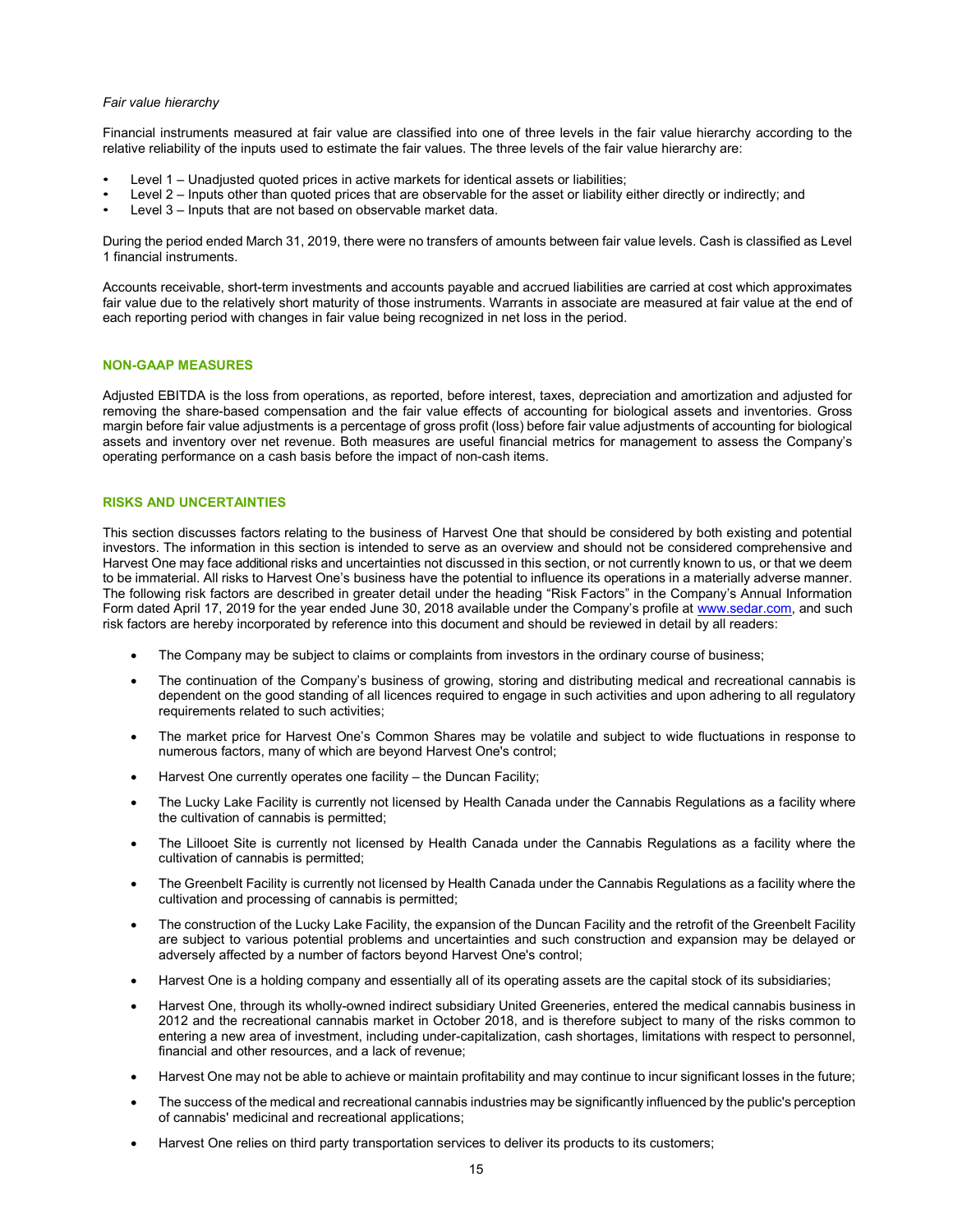- Harvest One may be subject to growth-related risks including capacity constraints and pressure on its internal systems and controls;
- The Company may have or has integration risks associated with all of its pending acquisitions;
- The anticipated benefits of new partnerships the Company is pursuing may have a material adverse effect on the Company's business, financial condition and results of operations, as well as its future prospect for acquisitions or partnerships;
- The success of Harvest One is dependent upon the ability, expertise, judgment, discretion and good faith of its senior management and key employees;
- Certain of Harvest One directors and officers are also directors and operators of other companies;
- MMJ is Harvest One's largest shareholder and will have a significant influence on determining the outcome of any corporate transaction or other matter submitted to shareholders for approval;
- Harvest One has not paid dividends in the past and does not anticipate paying dividends in the near future;
- There can be no assurance that an active and liquid market for Common Shares will be maintained and an investor may find it difficult to resell any securities of Harvest One;
- Harvest One does not use derivative instruments or hedges to manage risks because Harvest One's exposure to credit risk, interest rate risk and currency risk is small;
- Harvest One is exposed to foreign currency risk related to cash and accrued liabilities that are denominated in a foreign currency;
- Harvest One may become party to litigation, mediation and/or arbitration from time to time in the ordinary course of business which could adversely affect its business;
- The parties with which the Company does business may perceive that they are exposed to reputational risk as a result of the Company's lawful cannabis business activities;
- The ownership and protection of trademarks, patents, trade secrets and intellectual property rights are significant aspects of the Company's future success;
- Harvest One may be affected by possible political or economic instability;
- An economic downturn of global capital markets has been shown to make the raising of capital by equity or debt financing more difficult;
- The introduction of new products embodying new technologies and regulatory developments may render the Company's equipment obsolete and its products and services less competitive or less marketable;
- The Company holds finished goods in inventory and its inventory has a shelf life;
- The Company may not be able to maintain an effective quality control system.;
- The Company's manufacturing processes are dependent upon certain critical pieces of equipment, which, on occasion, will be out of service due to routine scheduled maintenance or as a result of equipment failures;
- The Company is subject to credit risk of its clients, and its profitability and cash flow are dependent on receipt of timely payments from clients;
- Sales of the Company's products may be made pursuant to individual purchase orders or contracts and not under longterm commitment;
- The Company may in the future expand into other geographic areas, which could increase its operational, regulatory, compliance, reputational and foreign exchange rate risks;
- The Company's operations at various times may be exposed to political, economic and other risks and uncertainties associated with operating in a foreign jurisdiction;
- The legal and regulatory requirements and local business culture and practices in the foreign countries in which the Company may expand are different from those in which it currently operates;
- The Company can provide no assurance that it will be able to generate sufficient free cash flow or obtain financing to meet its growth needs;
- Certain Common Shares held by the Company's directors, executive officers, Control Persons and certain other securityholders of the Company are subject to escrow and seed share resale restrictions pursuant to the policies of the TSX-V;
- The trading market for the Common Shares will, to some extent, depend on the research and reports that securities or industry analysts publish about the Company or its business;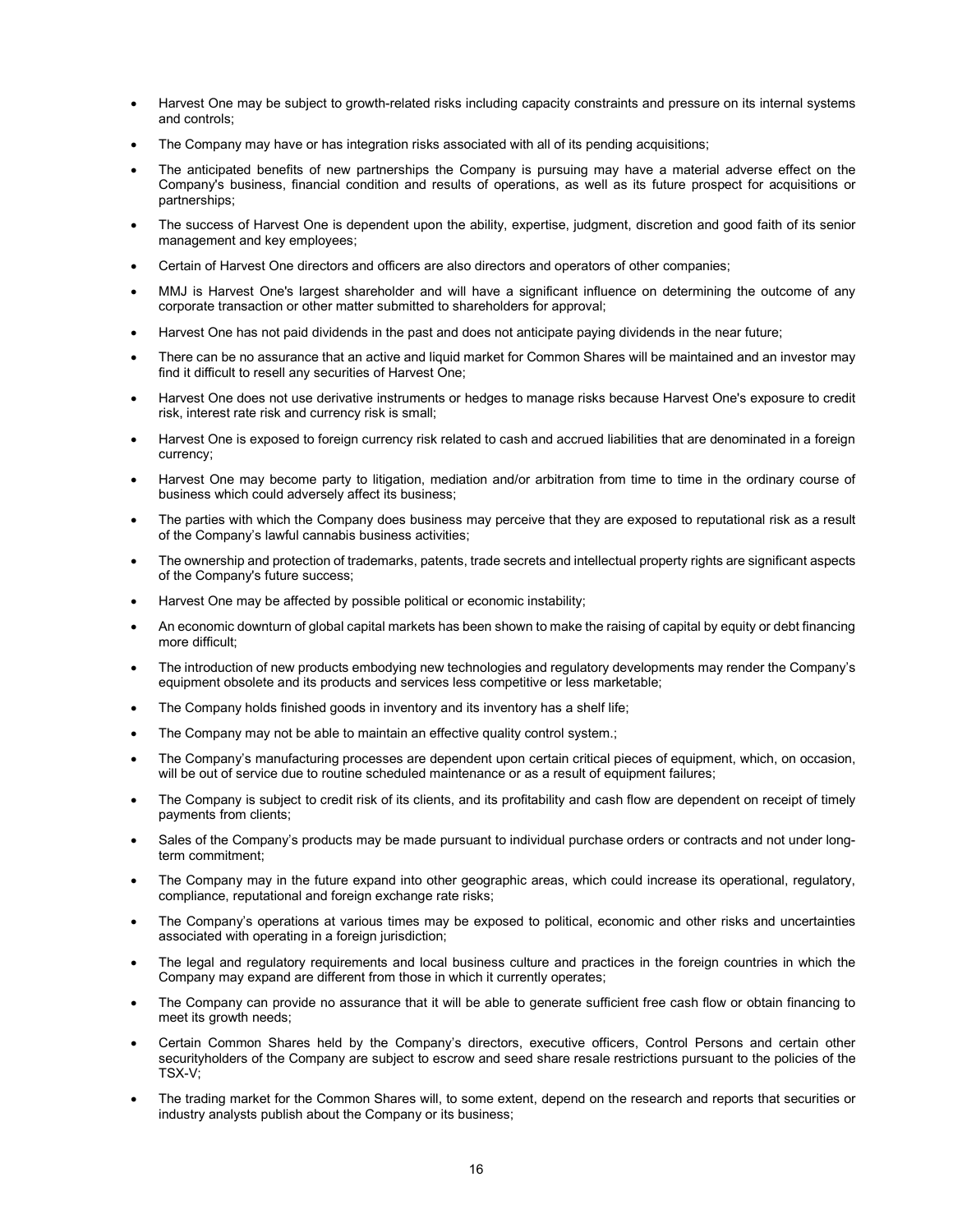- The Company will operate and will be subject to income tax and other forms of taxation (which are not based upon income) in multiple tax jurisdictions;
- There may be income tax consequences in relation to the Common Shares, which will vary according to circumstances of each investor;
- Harvest One, and its subsidiaries, operate in a new industry which is highly regulated, highly competitive and evolving rapidly, and as such management may not be able to predict all such risks or be able to predict how such risks may result in actual results;
- Harvest One will incur ongoing costs and obligations related to compliance with environmental and employee health and safety matters;
- Harvest One's operations are subject to a variety of laws, regulations and guidelines relating to the cultivation, processing, management, transportation, storage, sale and disposal of medical and recreational cannabis, but also including laws and regulations relating to health and safety, privacy, the conduct of operations and the protection of the environment;
- Restrictions on sales and marketing activities imposed by Health Canada, various medical associations, other governmental, quasi-governmental bodies or voluntary industry associations may adversely affect Harvest One's ability to conduct sales and marketing activities and could have a material adverse effect on Harvest One's respective businesses, operating results and financial conditions;
- A security breach at one of the Company's facilities could expose the Company to additional liability and to potentially costly litigation, increase expenses relating to the resolution and future prevention of these breaches and may deter potential cannabis consumers from choosing the Company's products;
- Those employed at or investing in legal and licensed Canadian cannabis companies could face detention, denial of entry or lifetime bans from the U.S. for their business associations with U.S. cannabis businesses;
- The Company has operations in international markets and may have operations in emerging markets in the future, which may expose the Company to the socioeconomic conditions as well as the laws governing the cannabis industry in such countries;
- The number of licences granted under the Act could have an impact on the operations of Harvest One;
- Harvest One's business will revolve mainly around the growth of cannabis, an agricultural product, and the risks inherent in agricultural businesses will apply;
- Harvest One's cannabis growing operations consume considerable energy, making Harvest One vulnerable to rising energy costs;
- Harvest One faces the inherent risk of product liability claims, regulatory actions and litigation if its products are alleged to have caused loss or injury;
- If any of the Company's products are recalled due to an alleged product defect or for any other reason, the Company could be required to incur the unexpected expense of the recall and any legal proceedings that might arise in connection with the recall;
- While Harvest One believes its insurance coverage addresses all material risks to which they are exposed and is adequate and customary in its current state of operations, such insurance is subject to coverage limits and exclusions and may not be available for all the risks and hazards to which Harvest One is exposed;
- Although Harvest One believes that the articles, reports and studies support its beliefs regarding the medical benefits, viability, safety, efficacy, dosing and social acceptance of cannabis, future research and clinical trials may prove such statements to be incorrect, or could raise concerns regarding, and perceptions relating to, cannabis;
- The ability of Harvest One to compete and grow will be dependent on it having access, at a reasonable cost and in a timely manner, to skilled labor, equipment, parts and components;
- Harvest One may decide to invest with certain strategic investors and/or other third parties through joint ventures or other entities, and these parties may have different interests or superior rights to those of Harvest One;
- Harvest One must rely largely on its own market research to forecast sales as detailed forecasts are not generally obtainable from other sources at this early stage of the industry;
- Harvest One's ability to secure long-term profitability and success through the sustainable and profitable operation of its business may be adversely affected by competition from synthetic production and technological advances; and
- The Company is exposed to the risk that its employees, independent contractors, and consultants may engage in fraudulent or other illegal activity.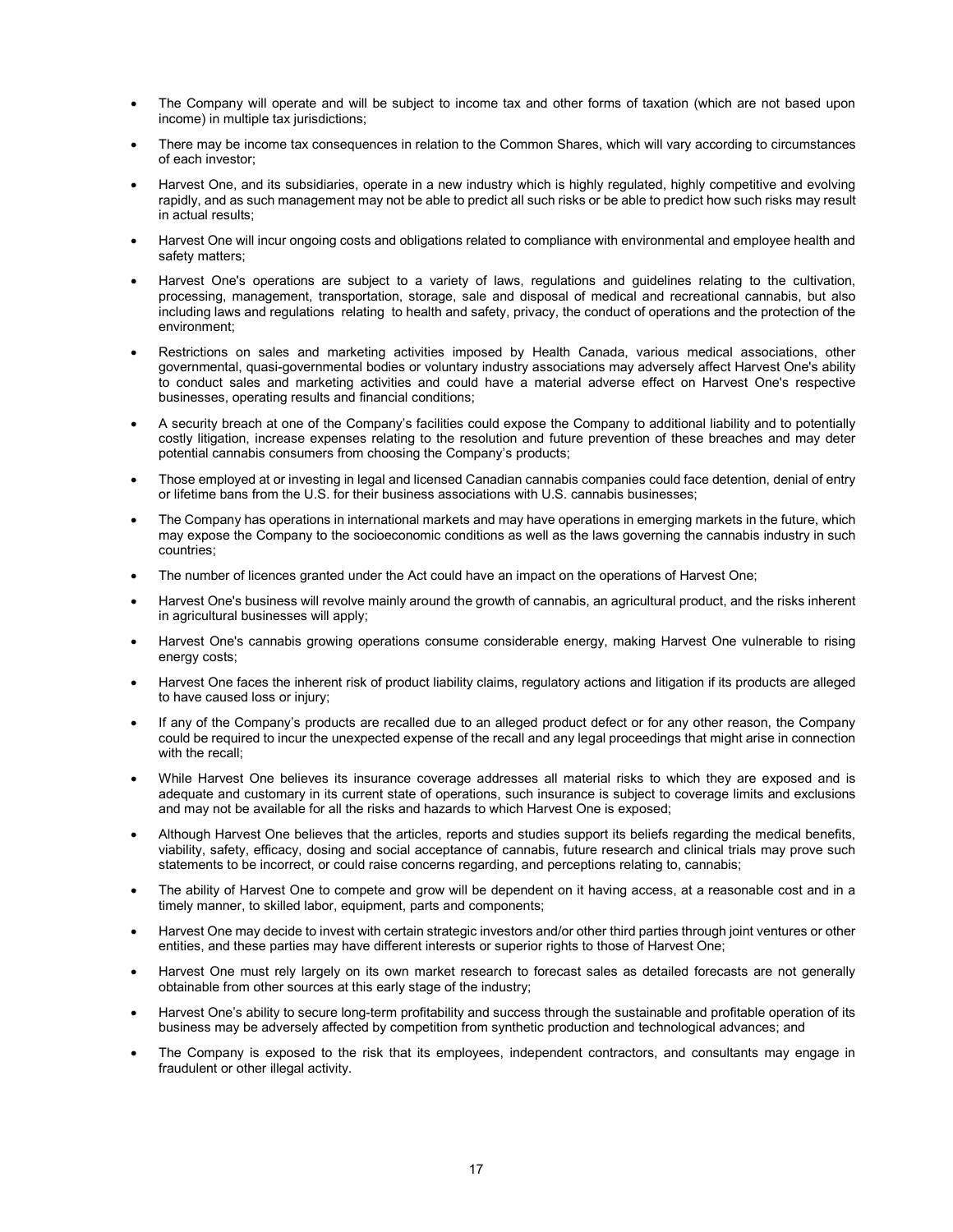## CRITICAL ACCOUNTING JUDGEMENTS AND ESTIMATES

The preparation of the unaudited condensed consolidated interim financial statements requires management to make judgments and estimates and form assumptions that affect the reporting amounts of assets and liabilities at the date of the consolidated financial statements and reporting amounts of revenues and expenses during the reporting period. On an ongoing basis, management evaluates its judgments and estimates in relation to assets, liabilities, revenue, and expenses. Management uses historical experience and various other factors it believes to be reasonable under the given circumstances as the basis for its judgments and estimates. Actual outcomes may differ from these estimates under different assumptions and conditions.

A detailed summary of all of the Company's significant accounting policies is included in Note 3 to the annual audited consolidated financial statements for the year ended June 30, 2018 and Note 2(e) to the unaudited condensed consolidated interim financial statements for the three and nine months ended March 31, 2019.

Areas that often require significant management estimates and judgement include biological assets and inventory, the estimated useful lives and depreciation of property, plant and equipment, the estimated useful lives and amortization of intangible assets, goodwill, share-based compensation, warrants, accruals, provisions and the determination of the functional currency. The following is an outline of the estimates that the Company considers as critical in the preparation of its consolidated financial statements:

- The Company fair values its biological assets and inventory which requires estimates and assumptions on the stage of growth of the cannabis plants up to the point of harvest, harvesting costs, selling costs, average selling price, wastage and expected yields for the cannabis plants.
- The Company has recorded depreciation and amortization which requires estimates of the useful lives and when the asset is available for use, which are determined through the exercise of judgment. The assessment of any impairment of these assets is dependent upon estimates of recoverable amounts that consider factors such as economic and market conditions and the useful lives of the assets.
- The Company has recorded stock-based compensation using the Black-Scholes Pricing Model, which includes key estimates such as the rate of forfeiture of options or PAR granted, the expected life of the option or PAR, the volatility of the Company's share price, and the risk-free interest rate.
- The Company has recorded certain warrants using the Black-Scholes Pricing Model, which requires includes key estimates such as the expected life of the warrants, the volatility of the Company's share price, and the risk-free interest rate. With respect to the share purchase warrants acquired from Burb, the only difference in key estimates is the volatility used which is based on the historical volatility of comparable public companies.
- Judgement is used in determining whether an acquisition is a business combination or an asset acquisition. The Company must determine whether it is the acquirer or acquiree in each acquisition. Under IFRS 3 – Business Combinations, the acquirer is the entity that obtains control of the acquiree in the acquisition. If it is not clear which entity is the acquirer, additional information must be considered, such as the combined entity's relative voting rights, existence of a large minority voting interest, composition of the governing body and senior management, and the terms behind the exchange of equity interest.

## RECENT ACCOUNTING PRONOUNCEMENTS

The adoption of the new and revised standards, amendments and interpretations issued by the International Accounting Standards Board ("IASB") effective for periods beginning on or after July 1, 2018 has not had a material impact on the accounting policies, methods of computation or presentation applied by the Company.

Additional new or amended accounting standards that have been previously issued by the IASB but are not yet effective, and have not been applied by the Company, are as follows:

## IFRS 16 Leases ("IFRS 16")

In January 2016, the IASB issued IFRS 16, which will replace IAS 17 – Leases. This standard introduces a single lessee accounting model and requires a lessee to recognize assets and liabilities for all leases with a term of more than twelve months, unless the underlying asset is of low value. A lessee is required to recognize a right-of-use asset representing its right to use the underlying asset and a lease liability representing its obligation to make lease payments. The standard will be effective for annual periods beginning on or after January 1, 2019, with earlier application permitted. The Company intends to adopt IFRS 16 on July 1, 2019 and is currently assessing the impact of this new standard on its consolidated financial statements.